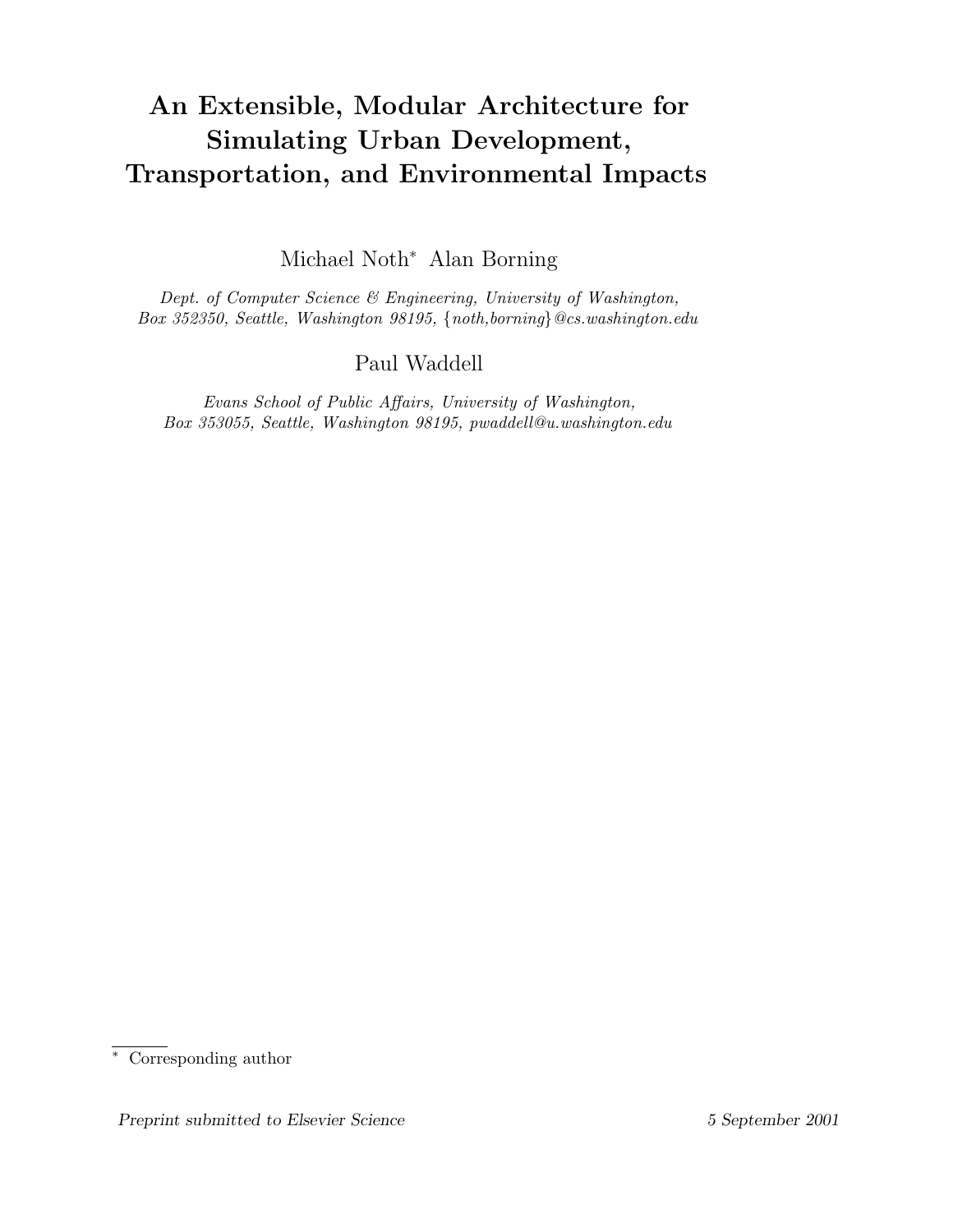#### Abstract

UrbanSim simulates the development of urban areas, including land use, transportation, and environmental impacts, over periods of twenty or more years. Its purpose is to aid urban planners, residents, and elected officials in evaluating the long-term results of alternate plans, particularly as they relate to such issues as housing, business and economic development, sprawl, open space, traffic congestion, and resource consumption. From a software perspective, it is a large, complex, system, with heavy demands for excellent space efficiency and support for software evolution. It consists of a collection of models that represent different urban actors and processes, an object store that holds the state of the simulated urban environment, a model coordinator that schedules models to run and notifies them when data of interest has changed, and a translation and aggregation layer that performs a range of data conversions to mediate between the object store and the models. The paper concludes with a discussion of the lessons learned regarding software architecture to support rapid evolution within the field of urban simulation.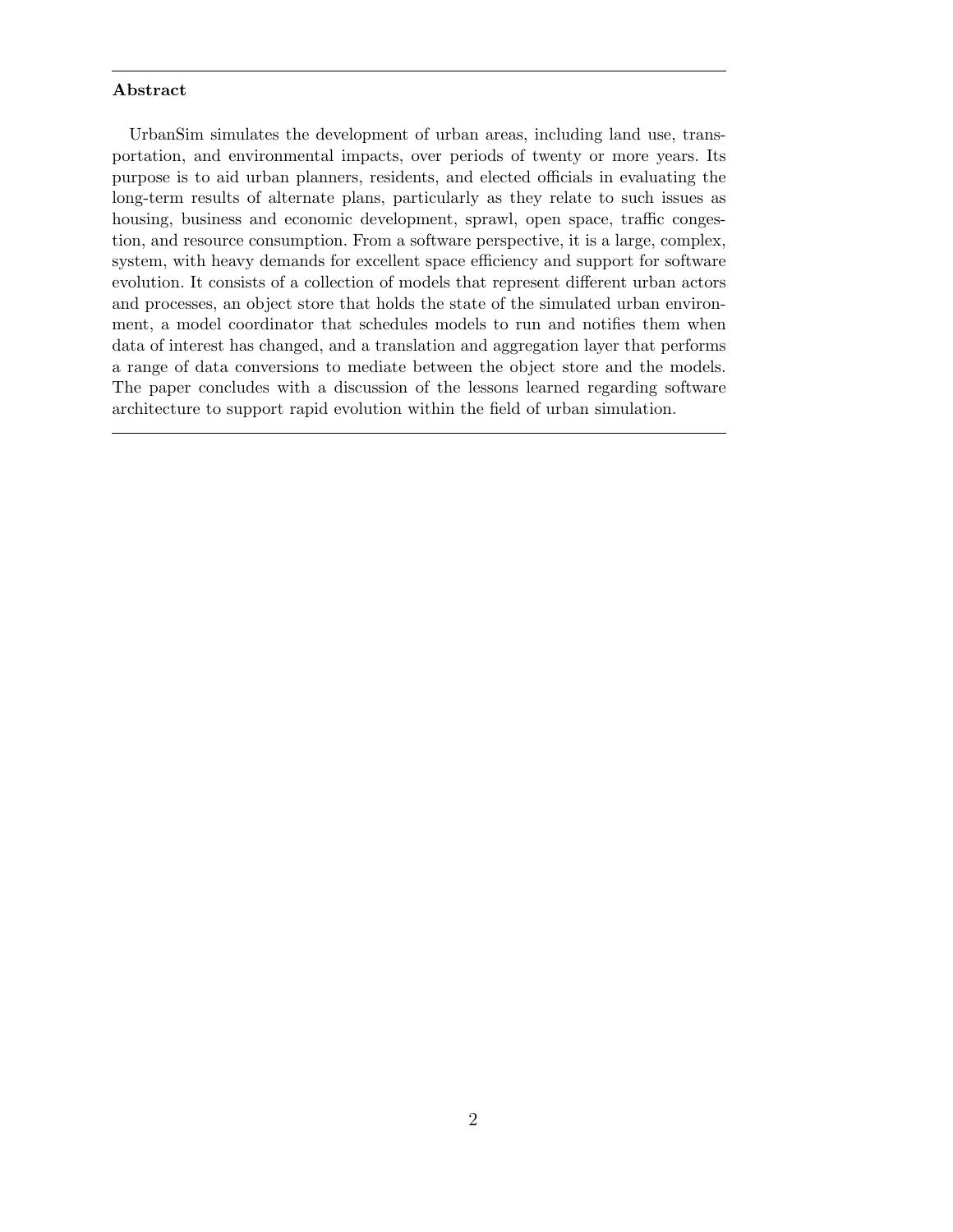# 1 Introduction

Patterns of land use and available transportation systems play a critical role in determining the economic vitality, livability, and sustainability of urban areas. Transportation interacts strongly with land use. For example, automobile-oriented development may induce demand for more roads and parking (which in turn induces more automobile-oriented development), while compact urban environments may induce more walking and demand for transit. Both land use and transportation have significant environmental effects, in particular on emissions, resource consumption, and conversion of rural to suburban or urban land.

Good technical support can play an important role in fostering informed civic deliberation and debate on these issues. To aid urban planners, residents, and elected officials in evaluating alternate scenarios—packages of policies and investments—we want to simulate the effects of these scenarios on patterns of urban growth and redevelopment, of transportation usage, and resource consumption, over periods of twenty or more years.

Early attempts at comprehensive urban simulations in the 1960s and early 1970s were largely unsuccessful (Lee, 1973, 1994). Much has changed since then, both on the supply side (including dramatically improved hardware, theoretical and methodological advances such as discrete choice choice modeling (McFadden, 1973, 2000), and the emergence of a commercial GIS market), and on the demand side (including public concern over sprawl, legal challenges to transportation plans made without considering their land use implications (Garret and Wachs, 1996), and regulatory requirements such as the Clean Air Act Amendments of 1990). As a result, there has been somewhat of a renaissance in interest in urban simulation modeling over the past decade.

However, in terms of planning agency practice, land use planning is still often poorly integrated with transportation planning, despite their strong interactions. While transportation models have been in routine use by metropolitan planning organizations for decades, the state of common practice in land use modeling, and in integrated land use and transportation modeling, is much less advanced than that for transportation modeling alone. For example, the Travel Model Improvement Project sponsored by the U.S. Department of Transportation and the Environmental Protection Agency has focused a substantial investment on TRANSIMS, a new traffic microsimulation model (Nagel et al., 1999), but almost no federal investment has occurred on land use modeling to integrate with these new travel models.

The UrbanSim system has been designed and implemented in response to these needs. It is a system for simulating the development of urban areas, including land use, transportation, and environmental impacts, over periods of twenty or more years (Waddell, 2000; Waddell et al., 2000, 2001). From a software perspective, it is a large, complex application, with heavy demands for excellent space efficiency and support for software evolution. The system is fully operational and freely available via our web site at www.urbansim.org. It consists of around 130,000 lines of Java code for the core UrbanSim system; including the visualization, data preparation, and calibration tools, the total is approximately 200,000 lines, plus another 100,000 lines of automatically generated code. It has been applied to Eugene-Springfield, Oregon; Salt Lake City, Utah; and Honolulu, Hawaii, working with the planning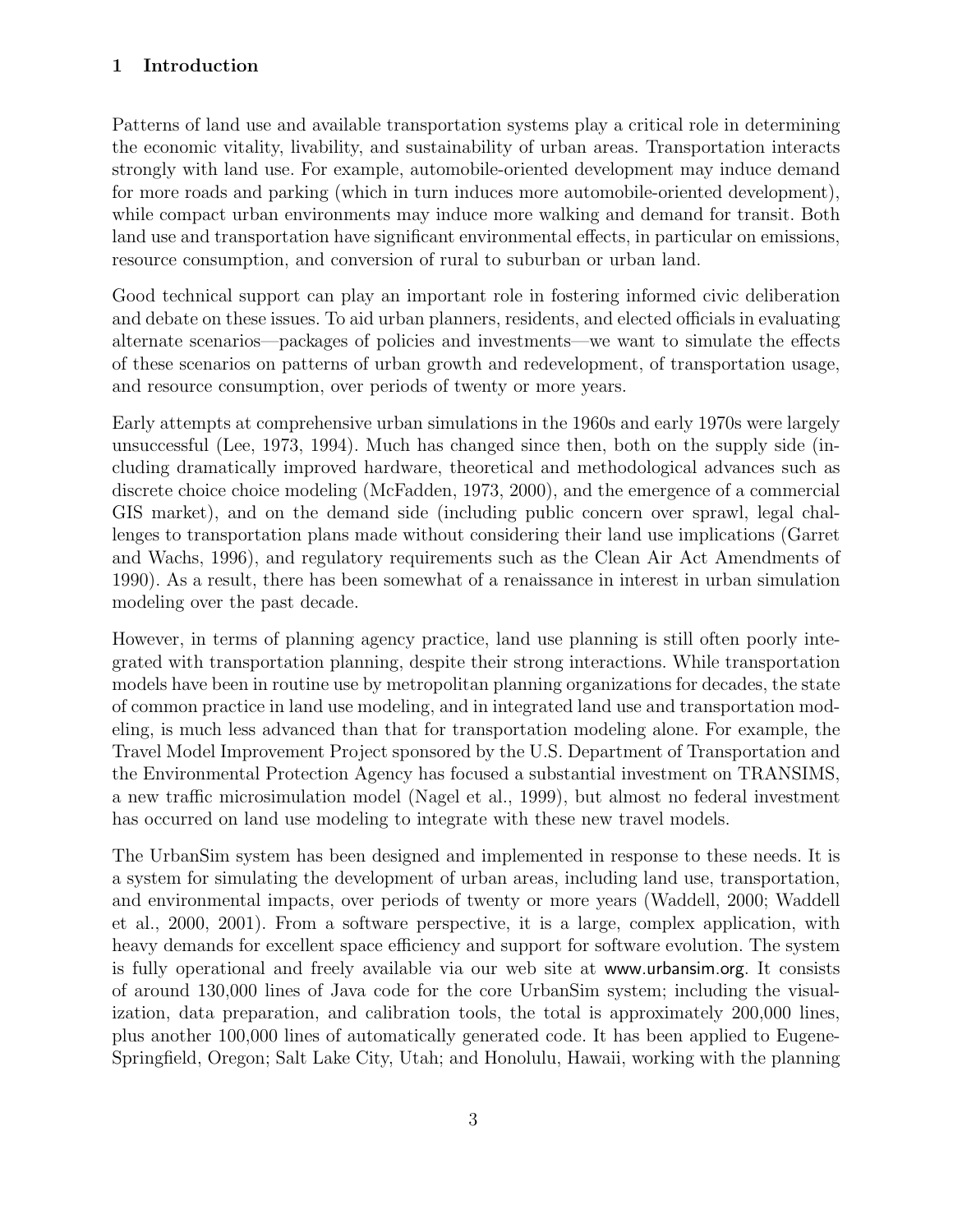organizations in those metropolitan regions. Application to other regions is underway. We have also done a historical validation of the system, starting UrbanSim with 1980 data for Eugene-Springfield, running it through 1994, and comparing the results with what actually transpired (Waddell, 2000). Correlations between results of the 15 year simulation and observed data were generally above 0.8 at the level of the grid cell, and were higher for spatial aggregations such as traffic analysis zones.

#### 2 Related Work

There is a huge body of work on urban transportation modeling, land use modeling, and integrated land use/transportation modeling. Reviews and assessments of existing systems are given in references Dowling et al. (2000); Environmental Protection Agency (2000); Miller et al. (1999); Parsons Brinckerhoff Quade and Douglas (1998); Southworth (1995), among others. Considerable progress has recently been made in land use modeling in both experimental and deployed systems. However, except for UrbanSim, all the operational models in use by planning agencies rely on a cross-sectional, aggregate, equilibrium approach. Such models include DRAM/EMPAL (Putman, 1983), TRANUS (de la Barra, 1995), MEPLAN (Echenique et al., 1990), METROSIM (Anas, 1994), and 5-LUT (Martinez, 1992). The crosssectional, equilibrium framework implies that there are no relevant temporal dynamics to the processes of urban change; rather, one can model urban development as a static process that represents an economic or a transportation optimization problem. In other words, these models could be run for the year 2050 without needing to model the dynamics of evolution between the current time and the year 2050. Clearly, this is a severe simplification, and makes problematic the potential integration of these models with models of dynamic environmental processes, or even of the dynamic evolution of human behavior with respect to the built environment. The approach taken in UrbanSim more closely compares to the dynamic disequilibrium HUDS model (Kain and Apgar, 1985) and the DORTMUND microsimulation model (Wegener, 1983; Wegener and Spiekermann, 1996), but differs from these in having substantially greater spatial detail and incorporating the nonresidential dimensions of urban development.

Another substantial body of related work concerns Integrated Assessment Models (IAMs), which model the interactions between human and ecological systems in an integrated way. A major motivation for models of this kind is the assessment of global environmental change (Alberti, 1999; Dowlatabadi, 1995; Parson and Fisher-Vanden, 1995; Rotmans et al., 1995; Weyant et al., 1996). While the first generation of operational IAMs has emerged in the mid-eighties, their roots can be traced back to earlier modeling work in the late sixties and early seventies (Forrester, 1971; Isard, 1969; Meadows et al., 1982; Odum, 1983). Not surprisingly, all of these global-scale models are quite aggregate, predicting environmental disturbances from broad measures of economic growth and urbanization. The UrbanSim approach, by contrast, uses substantial spatial detail, and a clearer behavioral approach grounded in discrete-choice theory.

In addition to global models, spatially-explicit regional integrated models are now emerging,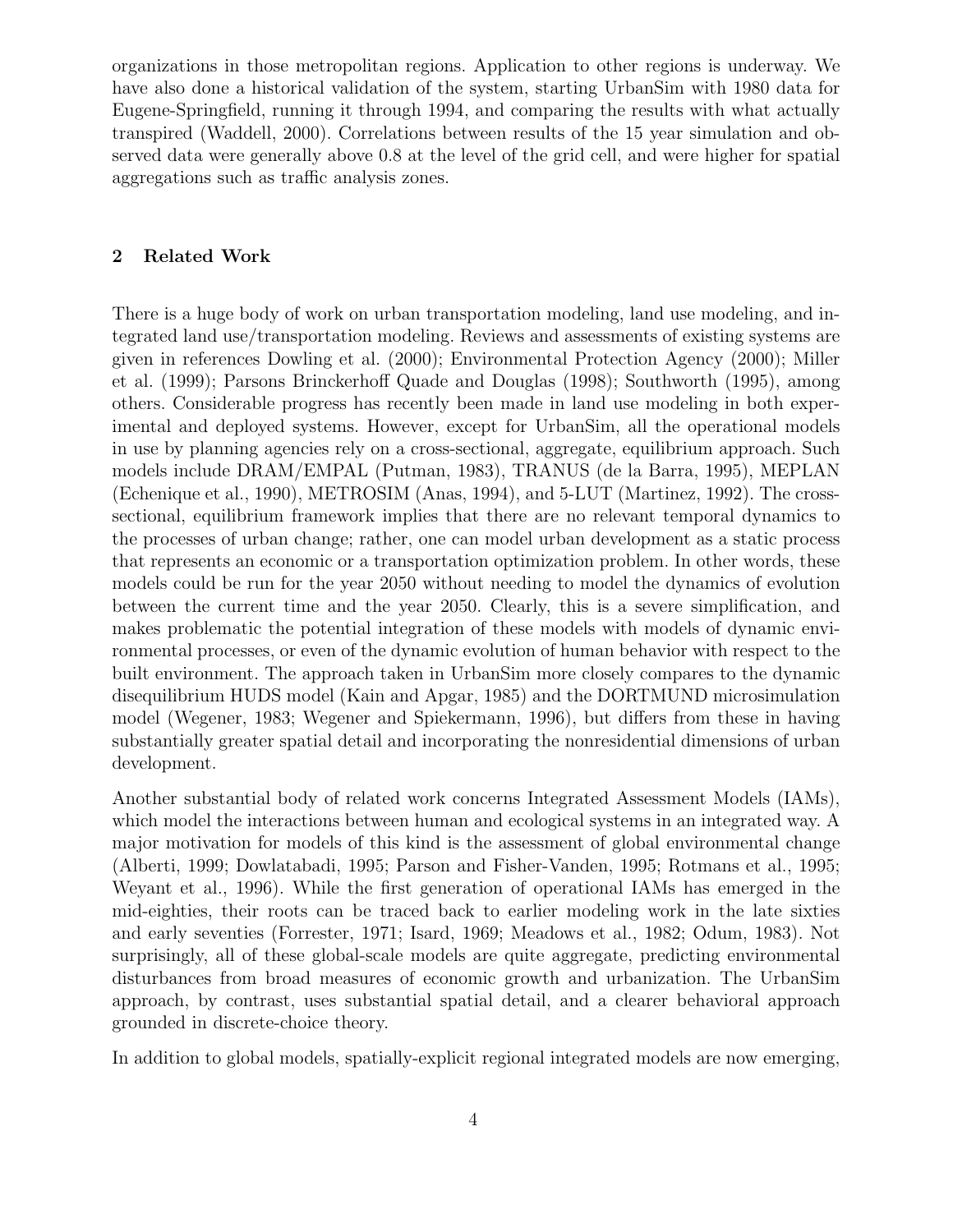such as the Patuxent Landscape Model (Voinov et al., 1999). The Patuxent Landscape Model contains an economic land use conversion model that uses a statistical process to determine probabilities that grid cells will be allocated to forest, agricultural, or urban usage. The resulting conversion probabilities are used to predict land use patterns which determine the land cover values used as an input to the PLM's hydrology component. Communication between the land conversion and hydrology models is implicit through changed data values in grid cells. Several of the factors used in its land use conversion component are similar to ones used in UrbanSim (e.g., access to infrastructure, historical tax assessor data), but UrbanSim explicitly models agents and their actions rather than using statistical or finiteelement processes.

Finally, another area of related work concerns agent-based modeling, artificial life, and cellular automata. In agent-based modeling in its pure form, individual agents and their actions are simulated, with each agent having local knowledge; global behavior then emerges from these agent-level interactions. Agent-based modeling has been used for a wide range of applications, including economic, sociological, biological, and physical simulations. Two that are closely related to UrbanSim are Sugarscape (Epstein and Axtell, 1996; Brookings Institution, 2000), a simulation of a small, artificial society, and Aspen, a microanalytic simulation of the entire U.S. economy (Pryor et al., 1996; Sandia National Laboratories, 2000). These approaches attempt to produce plausible macro-level behavior as emergent properties of micro-level behavior. This approach has not yet evolved to the point of operational use in applied planning settings, but represents a significant area of ongoing research.

Cellular automata have been used for simulating urban development (Batty, 1998, 1999; Clarke et al., 1997), as well as for other applications such as simulating change in land cover, freeway traffic, or the spread of wildfires. In its classic form, a cellular automaton consists of a regular array of cells, each of which has a finite number of states. Each state change must be local, depending only on the states of neighboring cells. Urban processes, such as sprawl or urban decay, can emerge from simple local rules. However, these restrictions do not always mesh well with our goal of supporting deliberation about public policy. For example, rather than viewing the conversion of rural areas to urban ones as an analog of a biological process in which the suburb grows and occupies increasingly wider areas, in UrbanSim we view this process as the result of interactions among the Land Developer Model (which simulates developers actively seeking out development opportunities throughout the region in response to market conditions, zoning regulations, taxes and incentives, and the like), the location choice models (which simulate residents or businesses seeking housing and commercial space), and the Land Price Model. More recently, researchers have experimented with extensions of the cellular automata formalism that incorporate extensions such as more agent-like behavior or non-local search (Batty and Jiang, 1999; O'Sullivan and Torrens, 2000).

The UrbanSim approach assimilates aspects of these recent developments in highly disaggregate agent-based and cellular automata models, while retaining the flexibility to use macro-scale model components when appropriate. This assimilative approach requires that the software architecture support multiple modeling approaches, and not be optimized or restricted to only one. Models may be designed to operate at different temporal and spatial scales, requiring unusual flexibility from the software architecture.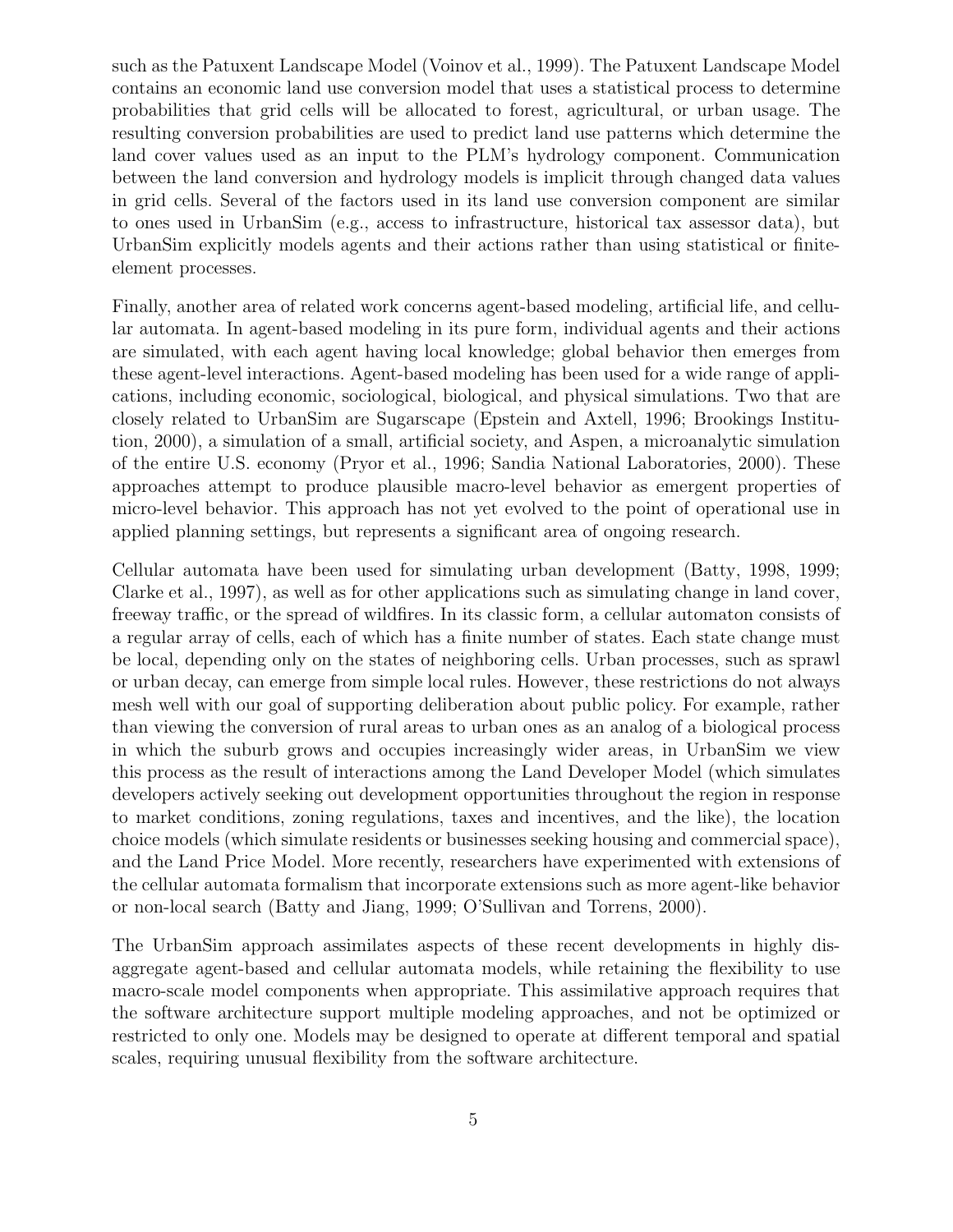One implication of this for the software architecture is the need for a flexible mechanism for assimilating model components and coordinating their behaviors. To meet this need, we use implicit invocation, a software engineering technique in which different system components communicate indirectly, rather than directly using procedure calls. In our realization of implicit invocation, models communicate by registering interest in objects and fields held in the Object Store, and by being notified when such an object or field has been changed by another model; but not by invoking each other explicitly. This allows models to be developed more independently of each other. (See Section 4.1 for details.) Additional advantages and other applications of implicit invocation are described in references Garland and Shaw (1993); Sullivan and Notkin (1992); Sullivan et al. (1996). Implicit invocation is essentially an event mechanism; related concepts include active variables in LOOPS (Stefik et al., 1986), active databases such as AP5 (Cohen, 1989), and the Smalltalk-80 Model-View-Controller (Krasner and Pope, 1988) and Field integration mechanisms (Reiss, 1994). A discipline of defining and using event-based programming mechanisms is evolving (Barrett et al., 1996; Carzaniga et al., 1998; Garlan and Notkin, 1991).

The UrbanSim simulation approach, in summary, differs along several lines from prior urban simulation models. It is far more disaggregate than any operational model implemented to date. It uses a dynamic, path-dependent approach that does not impose simplifying assumptions of general equilibrium. It is designed for operational use to examine the effects of land use, transportation, and the environmental plans and policies. And it adopts an assimilative approach that draws from multiple streams of ongoing research in urban simulation, including multi-agent, cellular automata, and macro-scale models. The software architecture described in this paper provides a modular and extensible simulation environment that facilitates developing and integrating urban models with varying temporal and spatial scales.

#### 3 Overview of the UrbanSim Architecture

To simulate an urban region, UrbanSim employs a collection of interacting models, representing different actors and processes in the urban environment, such as residents, businesses, land developers, and transportation networks. Each model encodes the behavior of agents in the simulation, as well as the objects they operate upon, such as land parcels and buildings. Objects correlate directly with easily-identifiable objects in the real world, making it easier to reason about their properties and behaviors. Agents can be shared across models, as can the objects they operate upon. Much more than other urban modeling systems, the Urban-Sim model is very disaggregate and has high data requirements. These requirements enable modeling of processes to be done at a fine level, which allows use of detailed spatial data in a manner not possible with more aggregate systems. At the same time, this makes the design and implementation of the system more difficult from a software perspective. Figure 1 illustrates the software architecture of the UrbanSim system.

In addition to the models, the other principal components of UrbanSim are a model coordinator that schedules models to run and notifies them when data of interest have changed, an object store that holds the shared representations of agents and other entities in the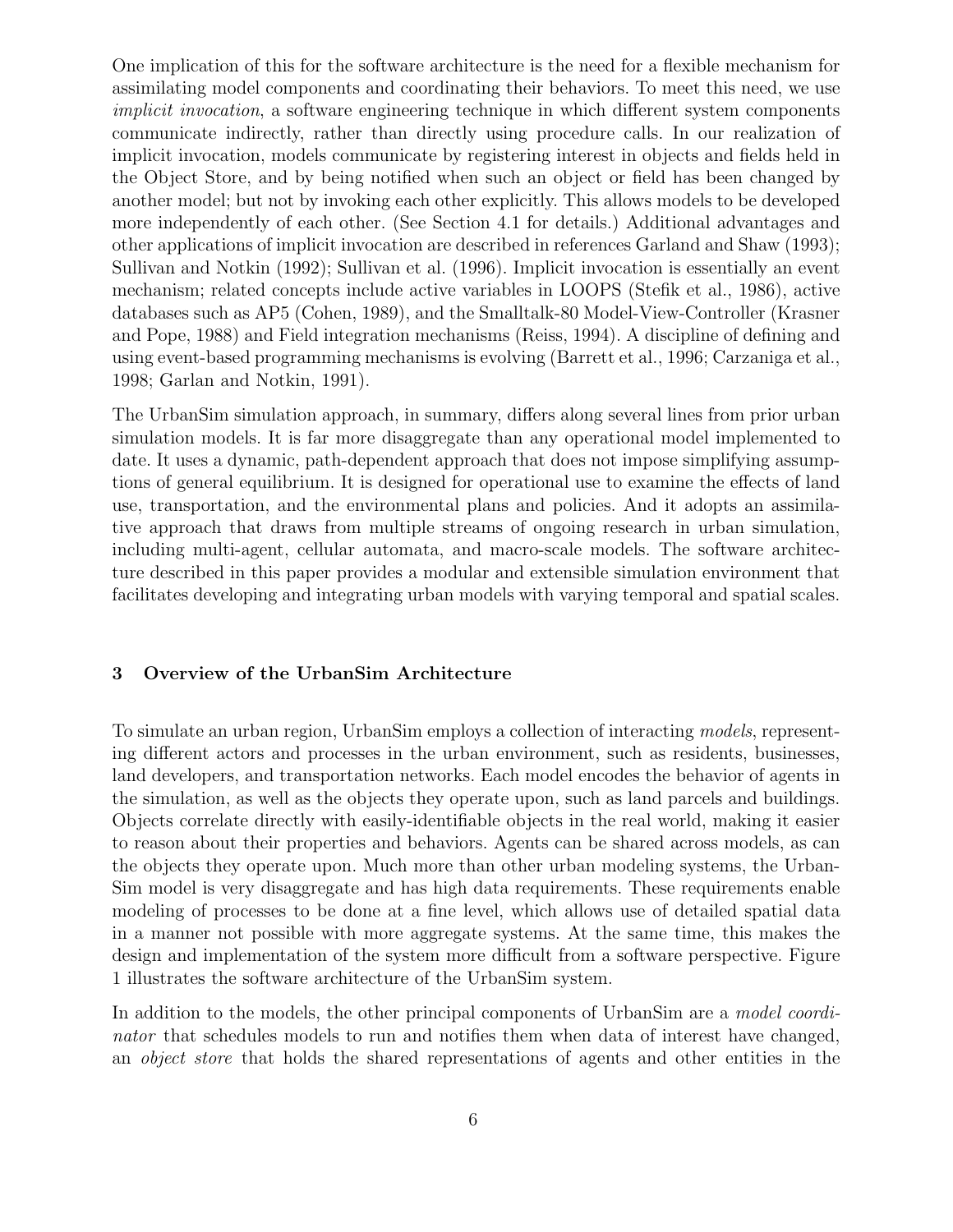

Fig. 1. UrbanSim architecture

simulated world, and a *translation and aggregation layer* that performs a range of data conversions to mediate between the Object Store and the models. The models do not communicate directly with each other; rather, they communicate via shared data held in the Object Store, mediated by the translation and aggregation layer. This extensible, modular architecture supports system evolution, in particular replacing a model with a revised one, and creating and integrating new models. It allows models to define and share common sets of objects that they all operate upon, via the Object Store (regardless of the original source of the data), and also allows them to monitor changes to data fields, providing a convenient method for models to synchronize their actions.

A primary goal of this architecture is to move as much of the software complexity out of the individual models and into the supporting infrastructure as possible. This supporting infrastructure need be written just once, and can have the attention of an expert programmer. The models, on the other hand, are both numerous and frequently changing due to rapidly evolving theory, methods and modeling needs. Often, specifying them is difficult, requiring considerable domain-specific expertise, specialized data, and testing; the more one can relieve the model designers of programming burdens the better, so that they can concentrate on issues arising from the domain.

### 3.1 Models

The initial software implementation of UrbanSim (Waddell, 1998) was a collection of tightlyintegrated component models, including a developer, economic and demographic transition components, a land use component, and an external transportation model. The functionality of each model was intermingled with the functionality of the others, creating a large, complex system that did not lend itself to specialization, refinement, or enhancement. In creating a new framework for the UrbanSim model we sought to meet the following requirements: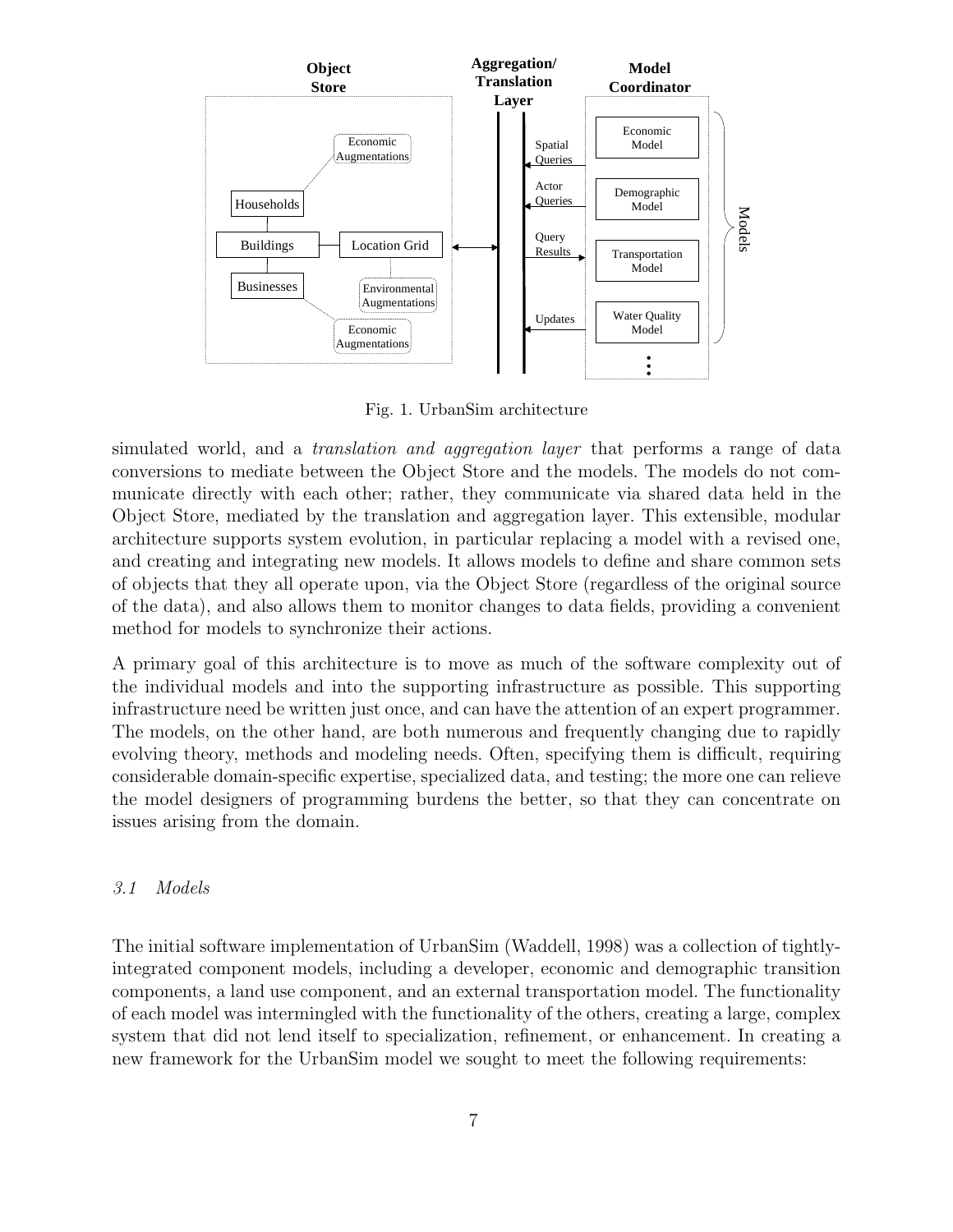- agent-level microsimulation of choice behavior
- a grid-based structure to represent spatial information, to facilitate detailed spatial queries and simulation
- easy replacement of one model by a new version, to support system evolution
- easy integration of new models
- support for different temporal and spatial scales
- support for visualization of the model output and its processes, for explanations and debugging

The new architecture has met these requirements. It has also proven relatively robust and stable, and has supported extensive model evolution, the introduction of several additional model components and integration with an external, concurrently-running visualization environment (Pinnel et al., 2000).

Models represent different actors or processes in the urban environment. In addition to encapsulating the behavior of the actor or process, each model is also responsible for defining the set of object types it operates on, and the fields of those objects with which it is concerned. A model can specify that it wishes to share fields also declared by other models, thus providing one technique for data-level coupling and integration of models via the Object Store. A model can also declare new object types that encapsulate domain-specific data not previously declared (e.g., a water quality model might declare a nutrient load value). A model may specify a set of object types and fields it wishes to monitor for updates, creations, or deletions. Each model is also responsible for indicating how frequently it wishes to be executed; there are no external constraints on how frequently or regularly a model need run.

The design of the models is informed by research in urban economics, sociology, civil engineering, and other disciplines. A discussion of the theoretical basis for the various models is given in references (Waddell et al., 2000; Waddell, 2000). A detailed specification of the models is given in reference (Waddell et al., 2001). The present paper and (Waddell et al., 2001) are complementary: the present paper concentrates on the supporting software architecture, while the latter concentrates on the model specifications.

## 3.1.1 Currently Implemented Models

A list of the models in the current version of UrbanSim is given below, and shown graphically in Figure 2. Each model runs once per simulation year, unless otherwise noted. All of these models consist of a collection of domain-specific case-based rules or decision rules that are encoded in Java code. The models operate on a database consisting of individual households, jobs, and grid cells of 150 by 150 meters containing real estate and land. Most of the models simulate the choices of households, businesses and developers using discrete choice models (multinomial logit) and Monte Carlo simulation.

- Demographic Transition Model The Demographic Transition Model is responsible for modeling births and deaths in the simulated population of households.
- Household Mobility Model The Household Mobility Model simulates the choices of households deciding whether to move from their current residential location.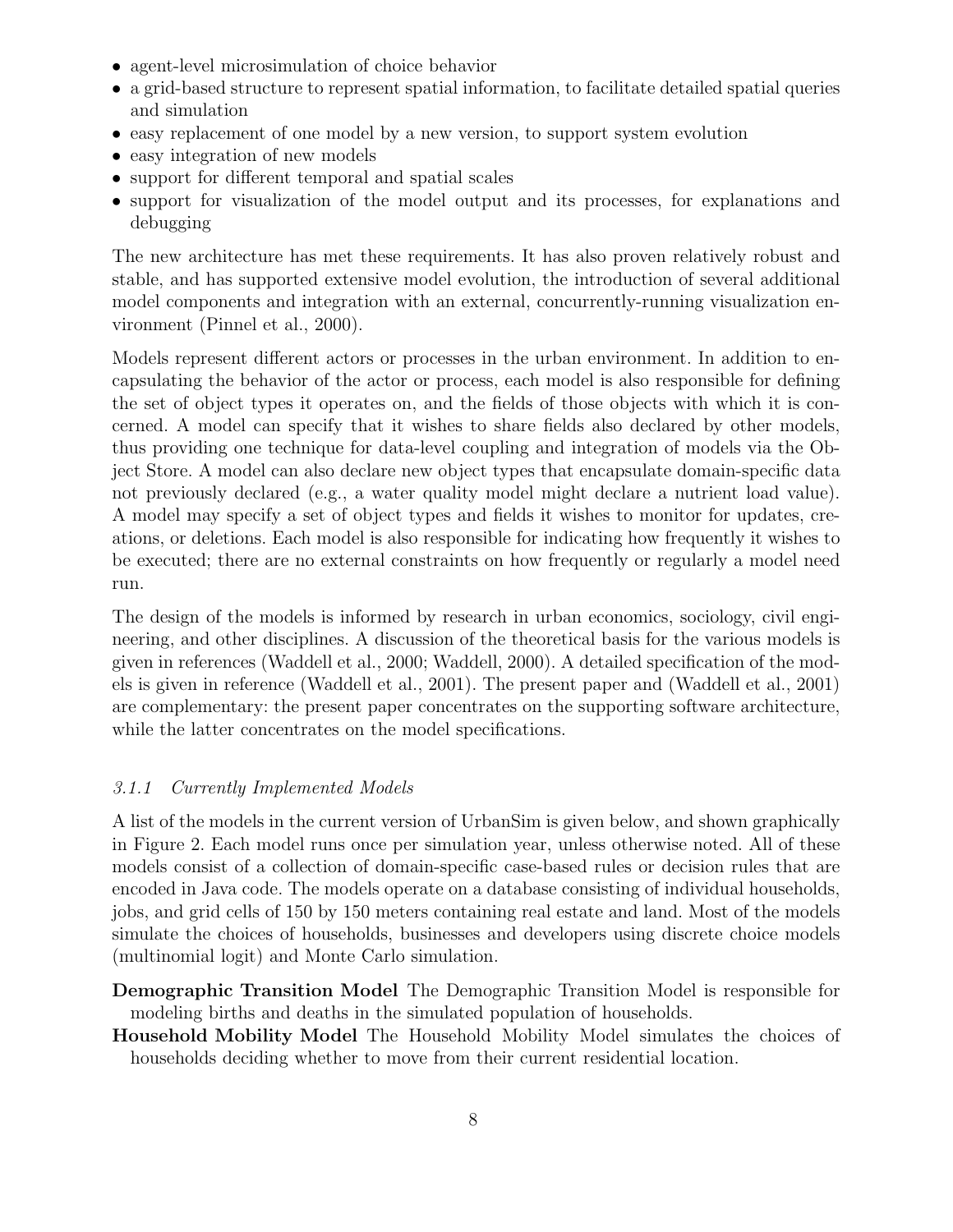

Fig. 2. UrbanSim model components (source: (Waddell et al., 2001))

- Household Location Choice Model The Household Location Choice Model is responsible for determining a location for each household that has no current location.
- Economic Transition Model The Economic Transition Model is responsible for modeling job creation and loss.
- Employment Mobility Model The Employment Mobility Model determines which jobs will move from their current locations during a particular year.
- Employment Location Choice Model The Employment Location Choice Model is responsible for determining a location for each job that has no location.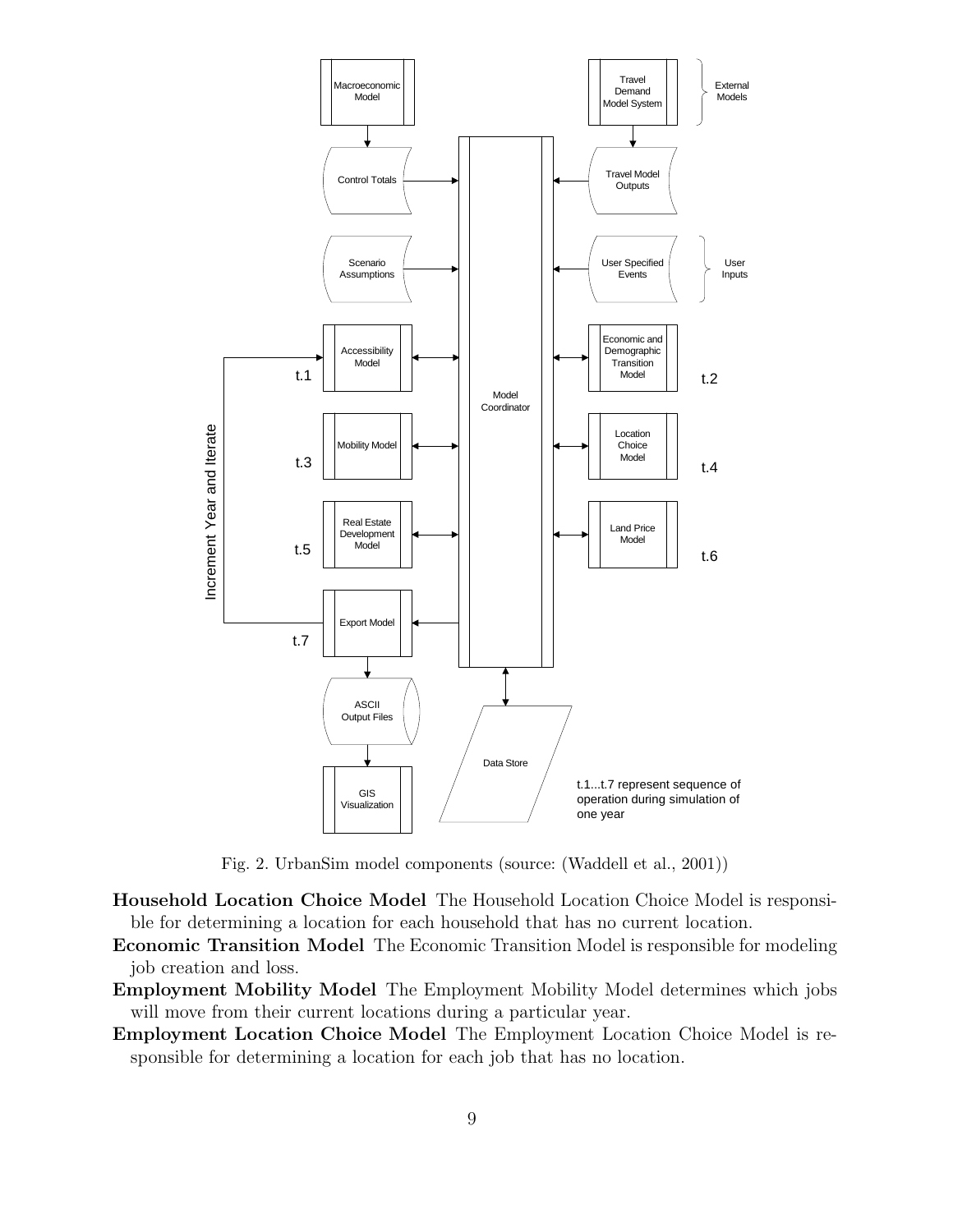- Accessibility Model The Accessibility Model encapsulates the interface to a (possibly external) travel model. It is responsible for maintaining accessibility values for objects within each traffic analysis zone.
- Land Developer Model The Land Developer Model simulates the action of a developer making decisions about where and what kind of construction to undertake (if any), including both new development and redevelopment of existing structures.
- Land Price Model The Land Price Model simulates the evolution of land prices at each grid cell as the characteristics of locations change over time.

#### 3.1.2 Temporal Scale Issues and Simplifications

UrbanSim provides a much more disaggregate and detailed simulation than other urban land use models. Even so, to keep the computation manageable, the model makes many simplifying assumptions. For example, the Demographic Transition Model, like most of the models, runs once per simulated year. Each simulated year, it adjusts the total population values and distributions, but in reality people are born and die, and move into and out of the region, every day. Similarly, the Land Price Model simulates the operation of the real estate market at a temporally aggregate level, adjusting prices once per year rather than continuously. The software architecture has been designed to accommodate events based on any time scale specified by a model, to allow the integration of models with different time steps. (See (Waddell et al., 2000; Waddell, 2000) for additional discussion of the theoretical basis for these design decisions and their consequences.)

#### 3.1.3 Defining a Model

The description of a model consists of a Model Definition File, and separately, a Java class definition for the model. The Model Definition File includes the model's name, and the set of objects and object fields it reads and writes, along with flags indicating if the fields are to be shared with other models (i.e., sharing a field with an already-created model). Shared variables are specified explicitly in the model definition rather than implicitly through duplicated names in order to ensure that any duplicate use of an object field is deliberate. This avoids a potential problem where commonly-used names may be used in independent models but with different semantics, and sharing the variables in that case would cause erroneous results. For example, one model might refer to "population" as a count of persons, and another as a count of households, in which case trying to share the field would produce inconsistencies. Information from all the relevant model definitions is combined to produce the definitions of the objects in the Object Store (Section 3.3.2).

The remainder of the model's functionality is specified by a Java class, which must be a subclass of the abstract class Model. The following are the key methods defined by Model, and which are overridden in concrete subclasses.

init Perform any model-specific initialization, including notifying the Model Coordinator which objects and fields it wishes to monitor for changes.

run Perform the work of running the model at the current simulated time.

nextScheduledRunTime Return a float indicating the next simulated time that the model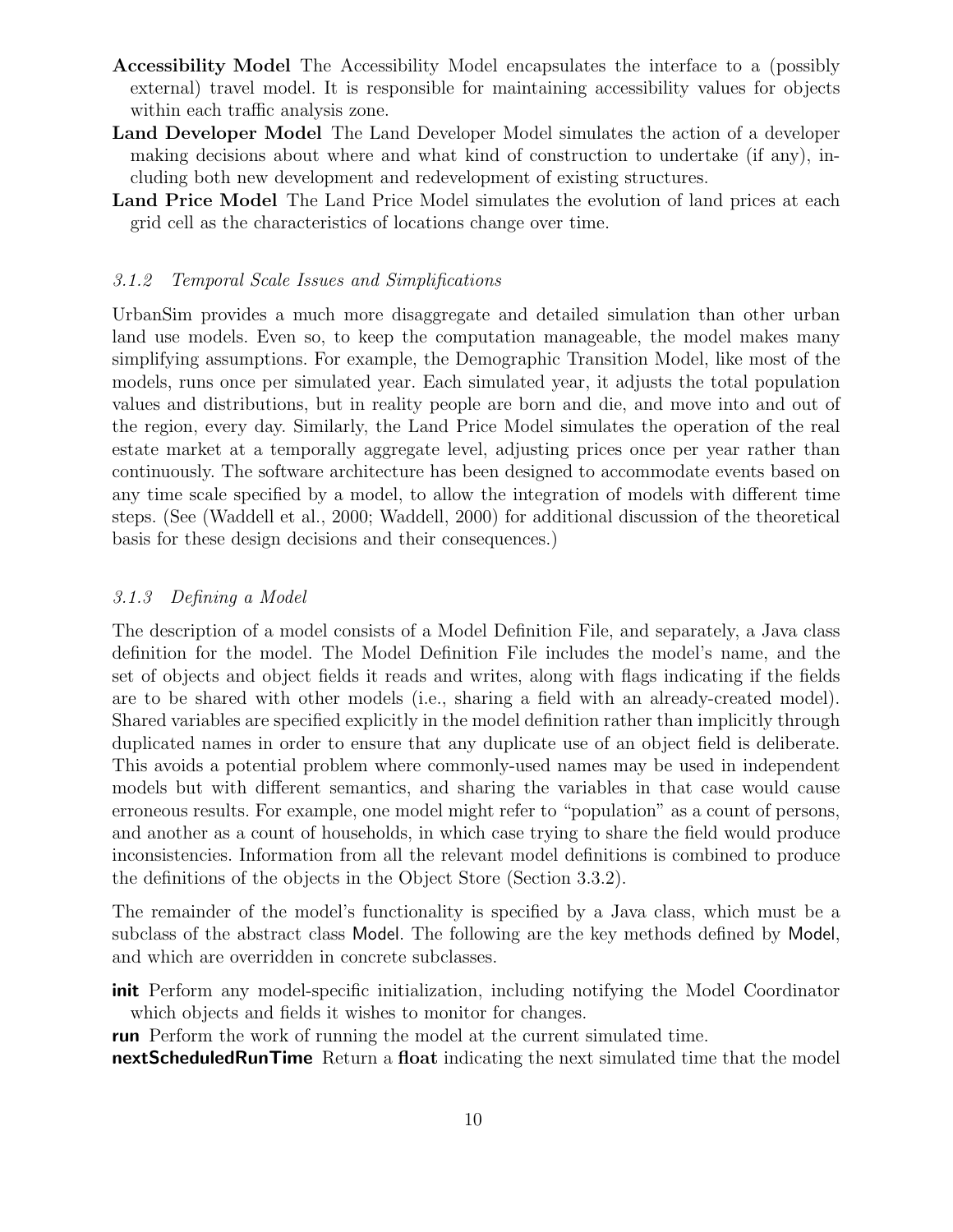wishes to be run.

- onCreate Perform any needed bookkeeping if an object of interest has been created. This method is invoked if one of the objects in which this model has registered interest has been added to the Object Store.
- onChange An object type or field that this model monitors has been changed—react accordingly.
- **onRemove** Perform any needed bookkeeping if an object of interest has been removed from the Object Store.

If the degree of interaction between a new model and existing models can be expressed at the data level and there is a well-defined order between them (e.g., one model's outputs are always used as inputs by another model), then no additional information is required. For example, the output of the Demographic Transition Model (i.e., newly-created households that reside in limbo) is an input to the Household Location Choice Model, and this interaction is wholly defined at the data level (i.e., the existence of new households in limbo). If models need to be more tightly coupled, or operate on differing temporal scales, the data notification interface can be used. For example, a continuous-time model can be set to monitor changes to data fields it uses as inputs, and compute an updated set of outputs only when its inputs have changed. The Translation/Aggregation Layer can help with models that operate on different spatial scales, for example by aggregating from the parcel or gridcell level to the zonal level. The key methods used in providing this functionality are the onCreate, onChange, and onRemove methods of Model (as defined above), and the postQuery and postUpdate methods of the Model Coordinator (Section 3.4), which pass information through the Translation/Aggregation Layer and on to the Object Store.

In addition to providing a mechanism for coupling several models using implicit invocation, another application of the model notification mechanism is to support the caching of frequently-accessed data within a model, rather than repeatedly accessing it from the Object Store. This can be helpful if a model needs to perform costly processing on a large amount of data, as it can compute the results once and recompute only what is needed as parts of the underlying data are changed. Data modification messages serve as notification that the model's cache is no longer valid, and supply the specific data element(s) which have changed. For example, the Land Price Model maintains regional and zonal-level vacancy rates. These more aggregate vacancy rates change slowly over time, so the Land Price Model computes them once, and modifies them as needed as households and employees move about the region, rather than recomputing the aggregate vacancy rates every time the model runs. As the vast majority of employees and households remain where they are at each simulation step, this approach substantially reduces the overall number and size of queries to the Object Store.

#### 3.2 Model Coordinator

The Model Coordinator is responsible for managing the collection of models present in a simulation. It is responsible for determining the execution order of models, resolving any data dependencies one model may have on another, and notifying a model when another model has changed data it is monitoring.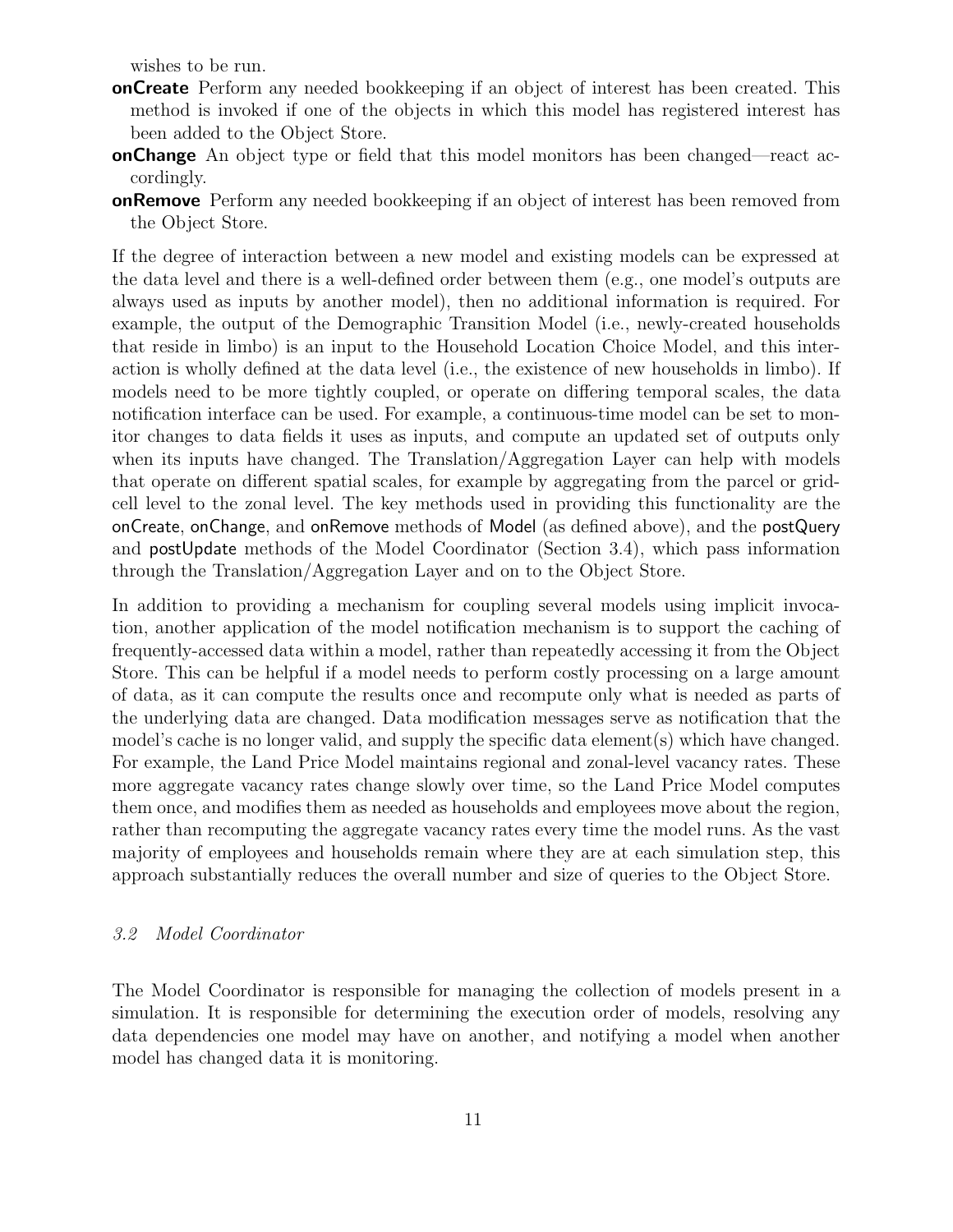Some key methods defined by the Model Coordinator class are:

runSimulation Run the simulation once the event queue has been populated. **executeEvent** Execute a single event (provided as an argument to this method). **getOrdering** Determine a total ordering among a collection of events (provided as an argu-

ment to this method).

### 3.2.1 The Event Queue

The Model Coordinator maintains an event queue containing timestamped events. These events include requests by a model to execute at a future time, development events scheduled to occur at a future time, database updates that were created by exogenous events that did not occur instantaneously, and policy events that indicate planned changes in regional or local policy. Running the simulation consists of gathering the set of events that are to occur at the current timestep, determining a total order for those events that preserves any data or ordering dependencies they may have, and then executing them in that order.

The event queue is thus the traditional data structure used in discrete event simulations, except for the additional consideration of breaking ties among events scheduled to occur at the same time. Any number of models or simulation events may be scheduled to execute at the same instantaneous timestep. However, the Model Coordinator may not then execute these events in an arbitrary order—there may be dependencies among them. For example, if the Household Mobility Model and the Household Location Choice Model are both scheduled to execute at time t, the Household Mobility Model must be run first, determining a set of households that decide to move, and then the Household Location Choice Model must be run to find available housing units for them. In other words, the choice to move from a current dwelling and the choice to look for a new dwelling are not independent; this dependency is reflected by the constraints on the order in which the models are run.

Since models are not restricted to running at regular intervals, in general it is not possible to determine execution orders until run-time. This introduces an enormous amount of complexity not found in most other urban modeling systems, which typically have a fixed ordering of execution. When more than one event is to occur at a given timestep, it is necessary to determine a total order of the events that preserves any order dependencies that may exist between them. Dependencies are of two types, data-level dependencies, and model-level dependencies between model execution events.

A data dependency exists between two models when one model writes to a field that another model reads from. In such cases, it is essential that the reading model reads the correct version of the data, and the writing model overwrites data only when it is safe to do so from another model's perspective. In the absence of other ordering dependencies, we assume that all reads to a field occur before any writes to it, and that writes can occur in any order. This reflects the typical access pattern of models, which generally read from many objects and write to a small number of fields of a small number of objects. (The fields written to generally have a very small overlap with reads from other models.)

A model-level dependency is an ordering dependency explicitly introduced by a model's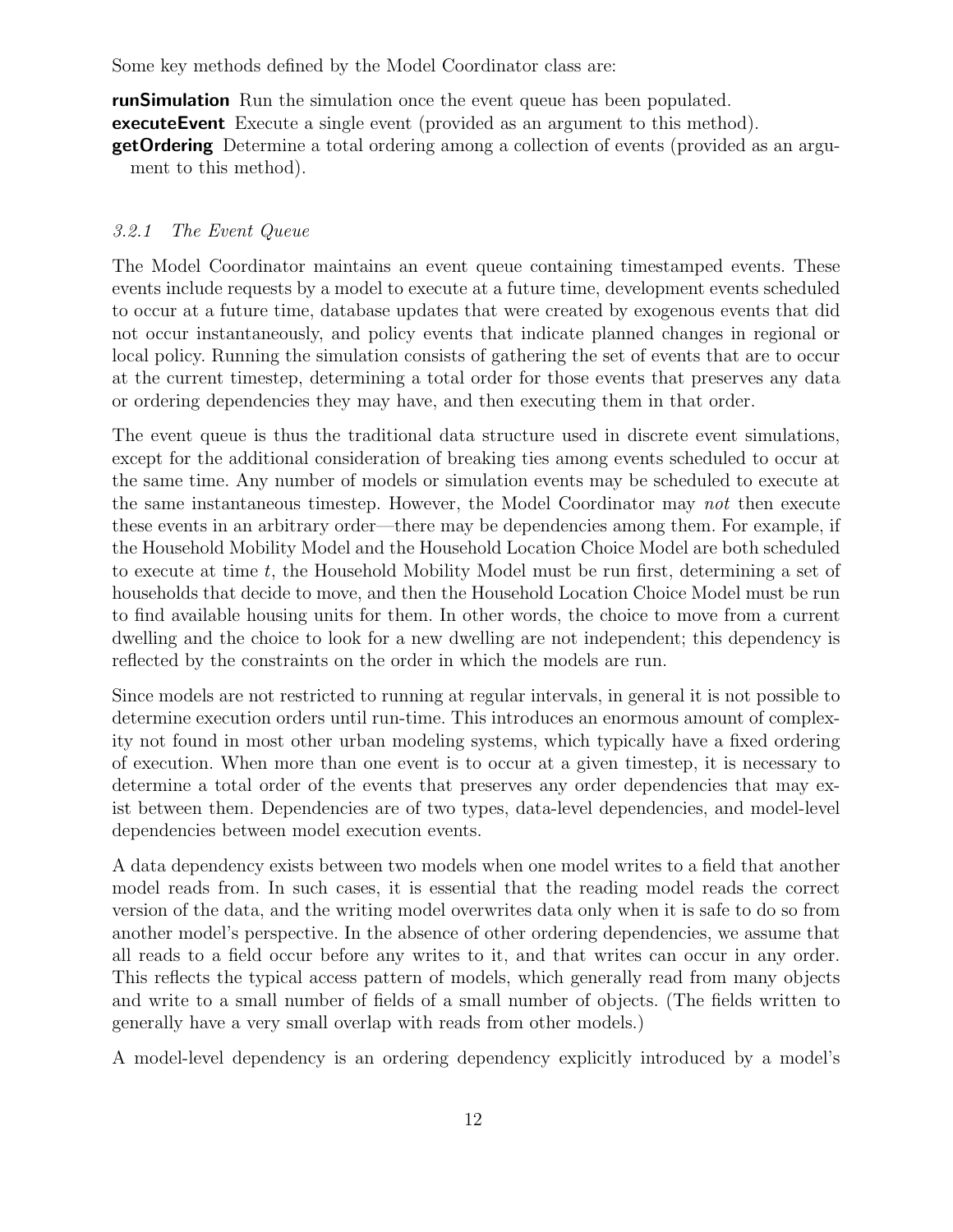author, in the form of a set of partial orderings between two or more models. This provides a mechanism to order models based on their semantics rather than their syntax (data reads/writes). For example, the Land Developer Model and the Land Price Model could be executed in either order, based on their inputs and outputs, but we schedule the latter to execute after the former so that adjustments in land price due to this year's demographic and economic changes do not affect development. This is based on the simplification of market dynamics that we adopt: that development decisions are made once per year, looking at the state of the region in the prior year to decide what should be built in the current year.

To determine a valid total order for a collection of events, a directed acyclic graph is constructed. Events are represented as nodes in the graph, and directed edges are created between events that access the same data fields of objects or that have model-level dependencies, with the direction of the edge indicating that the source node (event) must occur before the destination. When determining the possible dependencies between two model execution events, we must compute the transitive closure of all models and all fields that may potentially be read from or written to on the basis of the notification mechanisms. To ensure correctness, the full chain of potential reads and writes must be considered. Model-level dependencies override data-level dependencies in the case of conflicts. A topological sort is used to generate a valid total ordering of the events to be executed.

#### 3.2.2 Development, Employment, and Policy Events

UrbanSim supports events that create, modify, or delete buildings; create, move, or delete businesses or households; or change the urban growth boundary or re-zone land. Many of these events are generated by models. (For example, the developer model generates building development events.) However, events can also be read from an external file, allowing the modeler to introduce development projects and policy changes into the event pipeline that are exogenous to the models. For example, a scenario author may wish to simulate the effects of a major business leaving the region, a shopping center being constructed, or a modification to the urban growth boundary that occurs at a particular time in the simulated future.

#### 3.3 Object Store

The representations of agents in the world (such as households and businesses), and the objects they operate upon (such as buildings and land parcels), are held in the Object Store. The Object Store serves as an in-memory database that can be queried or updated, and that supports filtering on entity attributes.

The basic interface to the Object Store is through its postQuery and postUpdate methods. A model constructs a Query object by filling in the object type and set of fields to query for (e.g., the age and size category fields for households), and adds any Filter objects to the Query as desired (e.g., a filter that returns only households with a given number of workers). The postQuery invocation returns a QueryResult object, which contains a copy of all relevant data from the Object Store, including internal object IDs for all values returned. Updates work in a symmetric fashion, with a model constructing a Update object whose form is similar to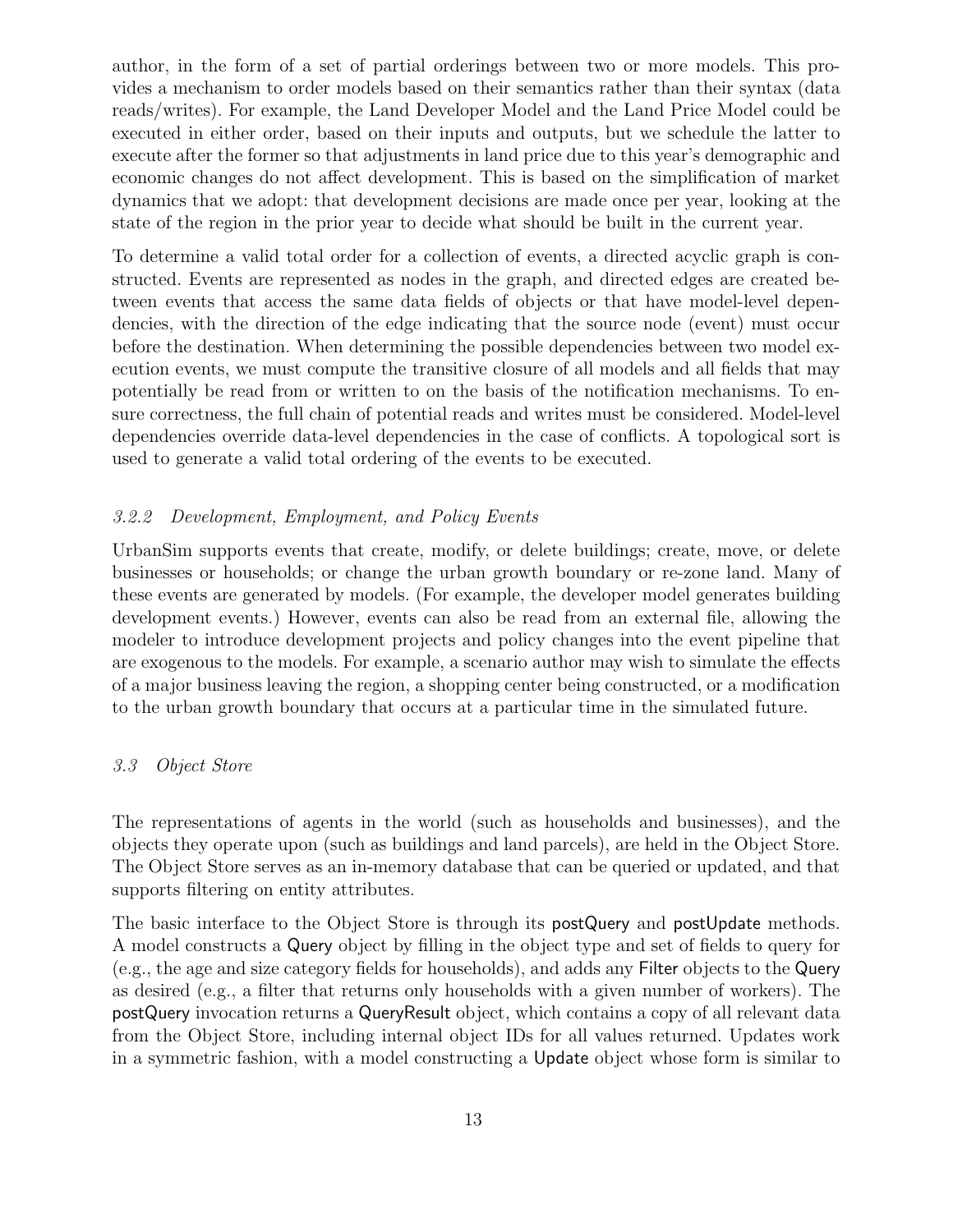QueryResult with the addition of the update type (create, modify, remove).

From a software engineering point of view, the Object Store also serves to encapsulate representation decisions about the entities in the simulation. From outside the Object Store, these act as traditional instances in an object-oriented language. However, they are represented more efficiently within the Object Store. Further, rather than defining these objects by writing a class definition, we use information in the Model Definition Files to give a description of just the portion of each object relevant to the corresponding model. These partial descriptions are then integrated by the system during the code generation phase to produce the eventual object definition.

## 3.3.1 Object Overhead Issues

Modeling Eugene-Springfield (a relatively small metropolitan region) requires some 350,000 objects to be represented in the Object Store. If these were represented as ordinary Java objects in our current Java implementation (Sun Java 2.0), there would be an additional overhead of approximately 20 bytes per object, for a total of seven megabytes. A larger region such as Salt Lake City requires some 1.5 million objects. Given the typical access patterns for the fields of objects (Section 3.3.3), performance is much improved if all the objects can be held in main memory, and so reducing space overhead is important.

Therefore, we represent objects efficiently within the Object Store, using parallel arrays holding the fields of each object type. For example, each **Household** object includes a integer field to hold its location, and a byte field to hold its income category. Rather than storing 300,000 explicit Household objects in the Object Store (with the attendant object overhead), we hold the information in a series of arrays, including an integer array Location with 300,000 elements, a 300,000 element byte array for income categories, and so forth.

Since these fields almost always hold primitive Java types such as floats or ints, rather than reference types, storing the fields directly in large arrays eliminates most of the space overhead. It also eliminates wasted space in each object due to word alignment padding, as would arise for byte fields. The encapsulation provided by the Object Store means that this non-standard representation is not visible outside it.

Other data structures have been implemented in a lightweight fashion, such as dynamic arrays, hash sets, and hash tables, to allow for storage of primitive types (ints, floats, etc.) in a fashion that eliminates the Java object-level overhead present from using Java's built-in data structures such as the ArrayList and HashMap.

## 3.3.2 Construction of Object Class Definitions

Objects in the Object Store consist of the union of all fields defined by models for each object type and by the set of default object definitions (which are shared by most models). Queries can return copies of any of the fields of objects, and updates can modify fields or create or remove instances of objects. The Object Store's functionality has been tailored to the needs of UrbanSim-style models, including the ability to perform spatial queries on geo-referenced data (a task poorly performed by traditional databases).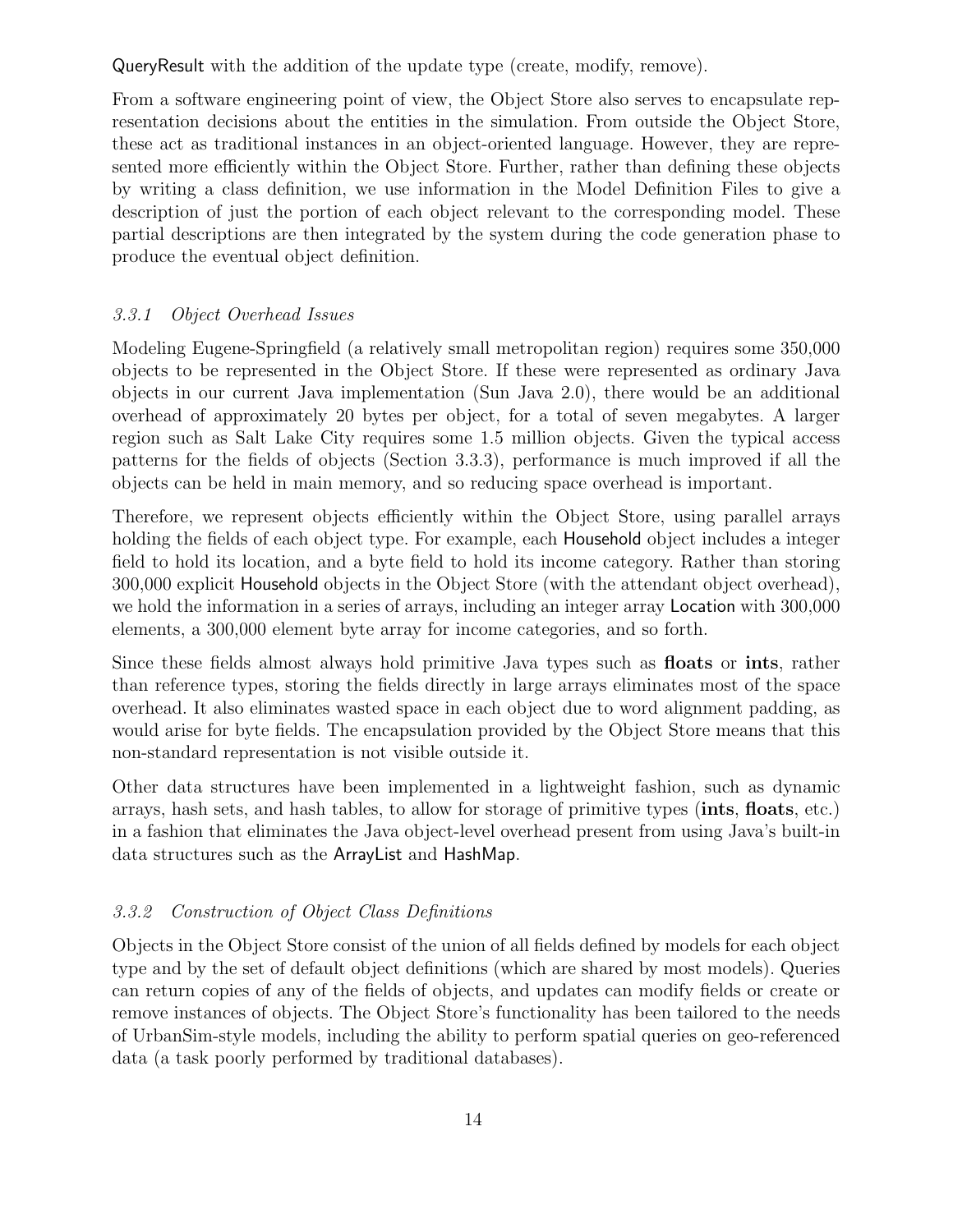The complete definition of each object type, and the Java code used to access and query it, is generated automatically from these partial object descriptions. For example, the Zone object type represents a traffic analysis zone. Partial definitions of Zone are given by both the default object definitions and the Developer Model These definitions are combined, and used to generate the final version of the Zone object. Query/Update access methods, and routines that enable objects to be saved or loaded from disk, are generated automatically as well.

## 3.3.3 Swapping

The contents of the Object Store may be too large for the available main memory. To handle this, we provide a simple swapping mechanism that allows an array holding the contents of a field for an object type, e.g. the Location field from the Household type (Section 3.3.1), to be written out to disk if need be. This mechanism reflects the typical access patterns of models, which generally access every object of a given type, but only a small number of fields of each such object. (The more typical unit of swapping is the object—but given this access pattern, swapping on a per-object basis would be less desirable, since we would swap in entire objects, even most of the fields would not be immediately needed.) However, it is still preferable if possible to keep all data in main memory, since all of it is touched during each simulated year. Thus far, we have not used a commercial database as a back end, due to a desire to not tie the Open Source UrbanSim code to a proprietary system. However, we plan to offer access to commercial databases as an option (but not a requirement) in a future version.

#### 3.4 Translation and Aggregation Layer

The Translation and Aggregation Layer  $(T/AL)$  is responsible for converting between different levels of spatial and/or temporal aggregation from queries or updates and the objects in the Object Store. For example, models can query for zonal population totals. The Translation/Aggregation Layer computes and maintains these totals independent of the information in the Object Store, which consists of population information at the grid cell level.

At present, the T/AL is implemented using a set of methods in the Model Coordinator, rather than as a separate component, and serves only to cache query results for data aggregated at the zonal level. The two key methods that implement the  $T/AL$ , both in ModelCoordinator, are postQuery and postUpdate, to post a query or an update to the Object Store respectively. However, as the system evolves and we integrate models from increasingly diverse domains, we expect the T/AL to become increasingly important as we need to share data at widely different levels of spatial or temporal aggregation. At that time we may re-implement it as a separate component in its own right.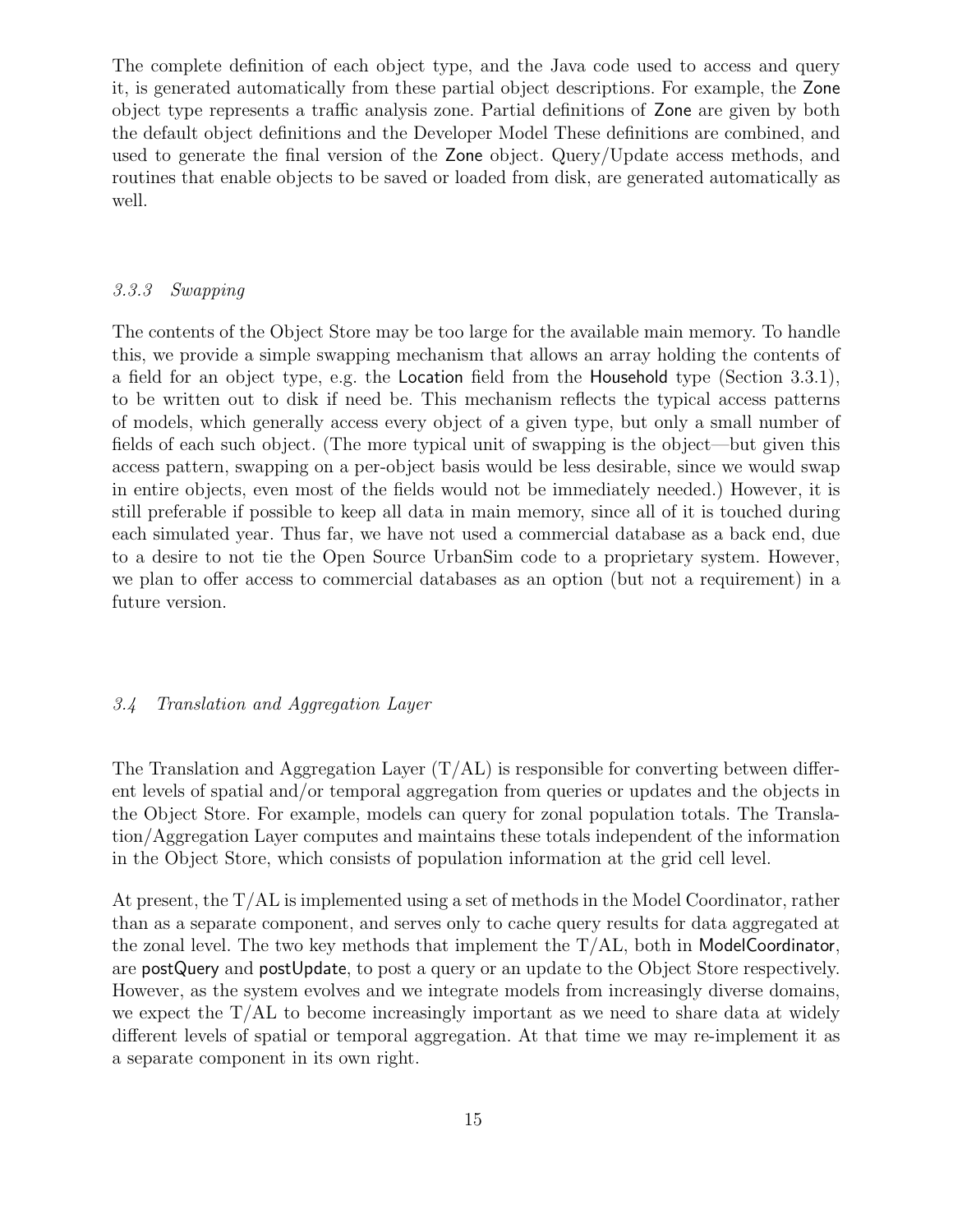On the input side, UrbanSim requires a substantial amount of data to simulate an urban area, including census, employment, parcel, zoning, and transportation network data. We have written a suite of custom data preparation tools that can convert data to the formats we require, merge datasets, detect inconsistencies, and in some cases fill in missing data or correct errors in base year input data using heuristics. This input data is generally made available to UrbanSim in the form of delimited ASCII text files.

On the output side, UrbanSim's output module is responsible for gathering, aggregating, and exporting data from the Object Store to a set of external ASCII text files containing requested extracts or summaries from the Object Store. Currently, the export model writes output files containing households and jobs by type, housing units, non-residential square footage, and land and improvement values, summarized by grid cell and by Traffic Analysis Zone. These files are then passed on to other systems (including GIS software, statistical software, spreadsheets, and the external travel model) for subsequent analysis and graphical display. To simplify the software engineering aspects of data export, we have defined the output module as a model, analogous to the Demographic Transition Model, the Household Mobility Model, and so forth (Section 3.1). This allows the Export Model to be scheduled to run at defined times, querying the Object Store to take a snapshot of the state of the simulation. Conceptually, however, it is not a model like the Demographic Transition Model or others, since it does not represent an agent in the simulated world, and only performs reads of the Object Store, not writes.

Finally, in addition to input and output files, the system can write a snapshot of the current state of the Object Store to an external file, allowing the system to be restarted quickly from a given point in the simulation.

# 4 Experience and Lessons Learned

Perhaps the most important software lesson learned from this work has been the value of moving as much of the complex functionality out of the individual models and into the supporting infrastructure as possible; most of the specific lessons discussed below are ways of achieving this goal.

# 4.1 Implicit Invocation

Models do not communicate directly with each other, but rather communicate by registering interest in objects and fields held in the Object Store, and by being notified when such an object or field has been changed by another model. The architecture thus uses a form of implicit invocation (Garland and Shaw, 1993; Sullivan and Notkin, 1992; Sullivan et al., 1996), in which components interact by generating and responding to events, rather than by explicitly invoking each other's methods. As in other systems, implicit invocation has proven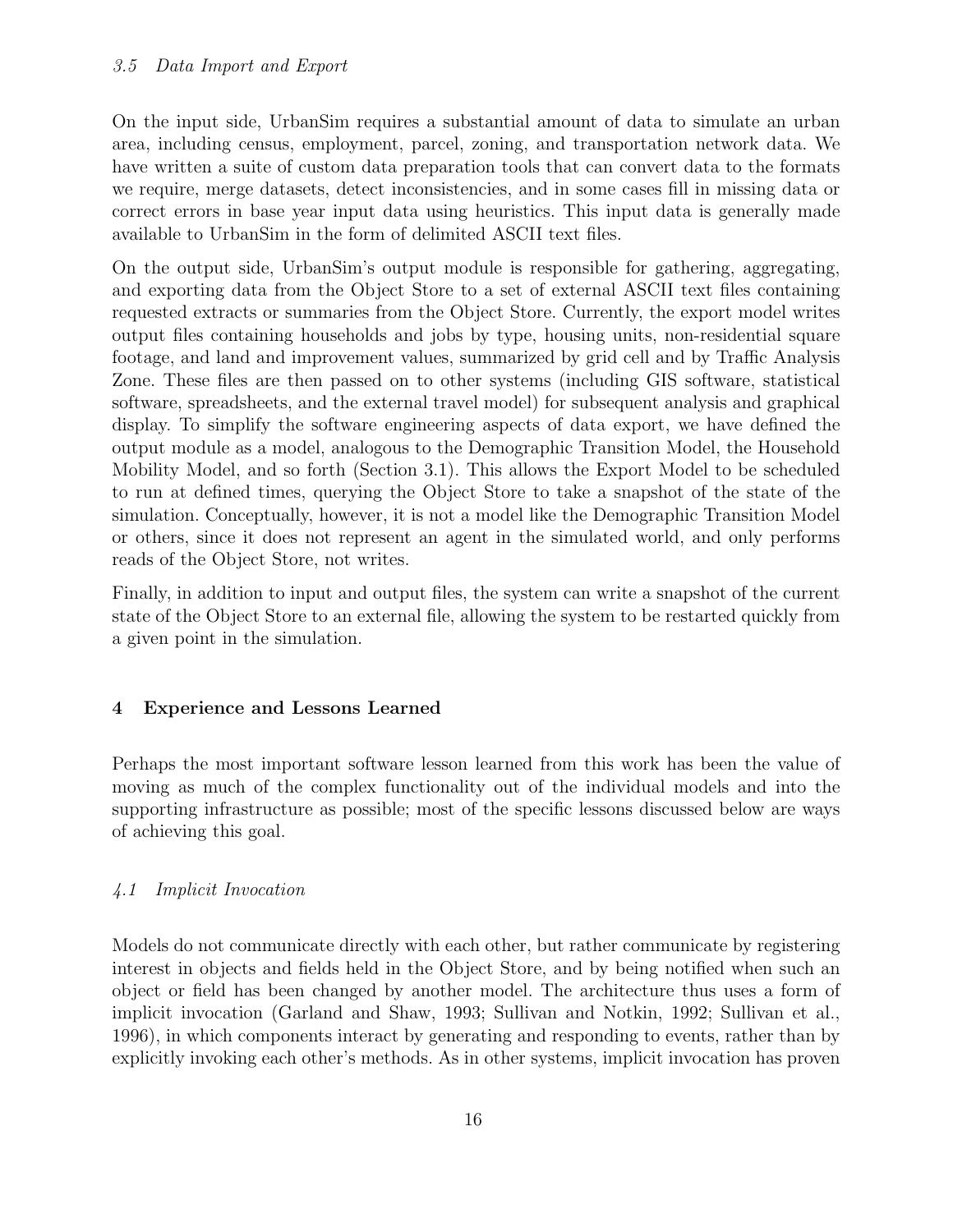to be a powerful technique for addressing component interaction complexity in UrbanSim. Two advantages of using implicit invocation have been:

- the ability to decouple models, since each model registers interest in objects and fields, makes changes to the Object Store, and responds to changes independently of the other models. This has made it significantly easier to experiment with new models and to evolve existing ones.
- ensuring a consistent interface for model interactions, since all interactions occur via the Object Store.

While our implicit invocation mechanism has worked well for the current style of models, we expect that it would break down if we moved to a much finer-grained simulation, for example, one in which households could move, developers could begin constructing new buildings, and so forth, at any time, rather than on a yearly basis. The anticipated problems arise from the current mechanism being relatively coarse-grained: in the current architecture, a model cannot specify that it wishes to monitor a field in a particular object, only that it wishes to monitor a field in all objects of a given type. Any additional filtering or selection must occur within the callback code that is executed within the model as a result of the notification. This has been quite acceptable in the current system, but could introduce excessive numbers of unnecessary notifications in a more fine-grained approach, leading to unacceptably slow execution speeds.

A related difficulty is that the complexity of the callback code increases as more models use it to monitor and update related fields. For example, adding a new model that affects the existing functionality embedded in notification methods requires that the callback code in the new model take into account all of the existing functionality and not override or invalidate any of its actions.

## 4.2 Explicit versus Implicit Execution Ordering

We originally intended to handle most of the specification of model execution ordering using implicit data-level dependencies (Section 3.2.1). However, experience showed that the simple data-level ordering dependency rules (all reads to a field before any writes to it) failed to capture many important semantic constraints on model execution ordering. Thus in practice, the bulk of ordering dependencies are specified explicitly by model creators.

We also allow user-supplied model-level ordering dependencies to override data-level ones. For example, the Export Model only reads from the Object Store and never writes to it. The implicit data-level dependencies would require that it run before other models. However, we use an explicit ordering constraint to require that it be run after all the other models, so that it exports the information after the simulation has completed for the current simulated instant of time. However, if there are ordering dependency conflicts at the same level (i.e., at the model-level, or at the data-level in the absence of any overriding model-level dependencies), an error will be signaled.

The current design has worked well in practice, but is not entirely satisfying, and may begin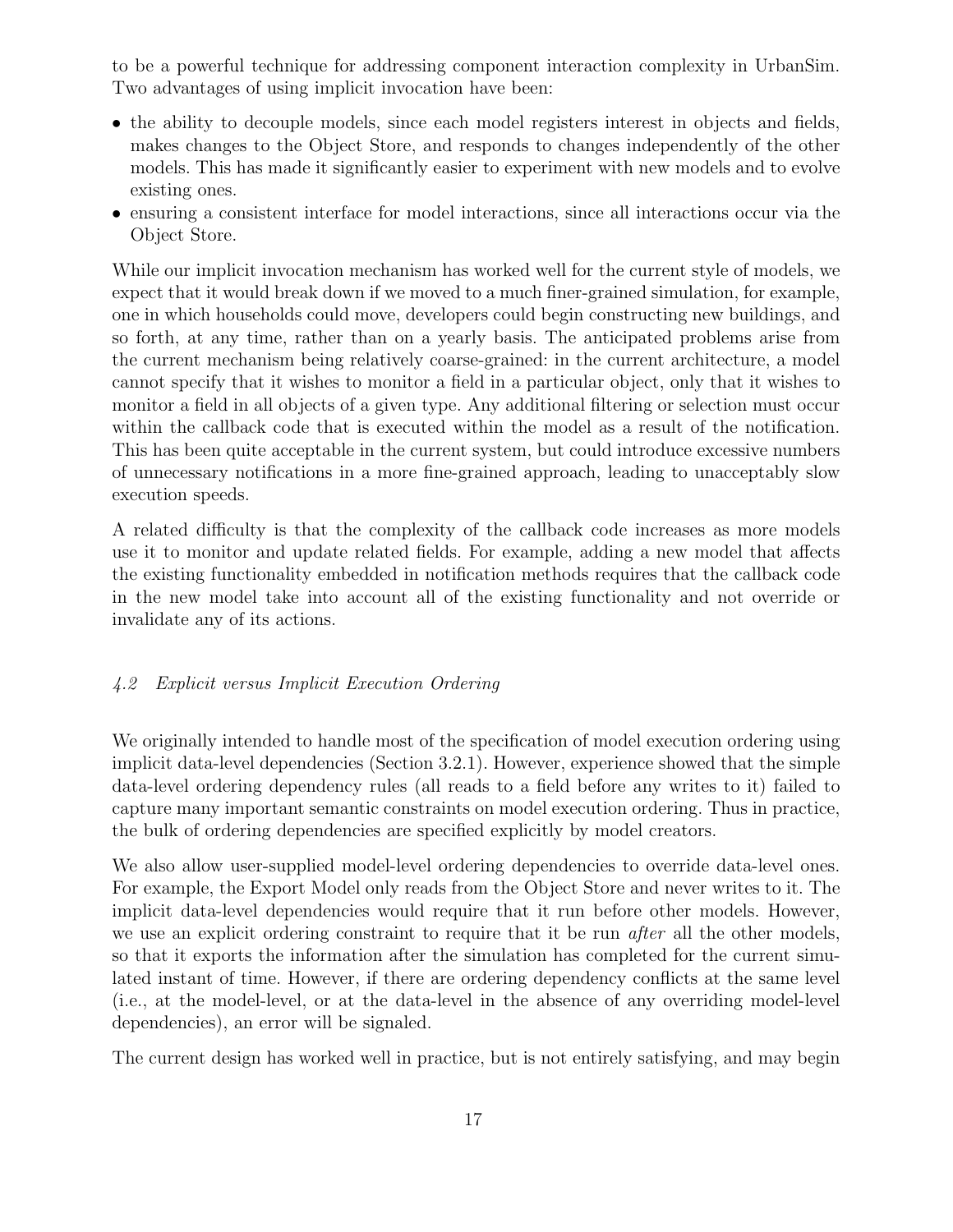to cause problems if the number of models increases dramatically. At that point we expect we will need to re-examine the issue, and perhaps find more sophisticated ways to determine implicit ordering constraints that reduce the need for explicit orderings.

### 4.3 Object Storage and Representation

Java's overhead for object representation (specifically, the class tag and the overhead of word alignment padding) has made the overhead of using standard Java objects in the Object Store prohibitive. Instead, we use a nonstandard object representation, namely parallel arrays holding the fields of each object type. However, this is not visible outside of the Object Store's encapsulation boundary. This solution is not new to UrbanSim: it is akin to the use of marshalling in Smalltalk, CORBA, Java, etc. It is also more loosely related to the concept of flyweight objects (Calder and Linton, 1990; Gamma et al., 1995), although unlike flyweight objects, objects in the UrbanSim Object Store do not have extrinsic state that depends on their context.

The approach has had enormous benefits in the context of UrbanSim. Memory requirements have decreased by a factor of seven or more as compared with the original object-based implementation, making the simulation of large areas such as Salt Lake City, Utah feasible on modest desktop systems. It has also facilitated the addition of disk-based swapping to the Object Store to handle cases in which the simulation's storage requirements still exceed the available memory.

## 4.4 Automatic Generation of Code from Declarative Specifications

We have made considerable use in UrbanSim of the technique of generating Java code automatically from declarative specifications. One example is the generation of object class definitions for objects in the Object Store, along with query and update methods (Section 3.3.2). The automatic generation of Java code that defines objects and their interface with the Object Store removes much programming burden from experimenters who introduce a new model or replace an existing one, as they do not have to write code that defines or manipulates object types. (This is particularly important since we use a non-standard representation of objects within the Object Store.) It also ensures that a consistent interface exists between the Object Store and every object that is contained within it.

We have also used automatic generation of Java code to define specialized, lightweight data structures optimized to store primitive Java types (ints, floats, etc.) with a minimum of memory overhead. These include lightweight dynamic arrays (SimpleDynamicArray), lightweight hash tables and sets (HashTableIntInt, HashSetInt, HashSetFloat, etc.), and some additional wrapper objects.

The issue addressed by these lightweight data structures is that in the standard Java library there is just one class definition for e.g. HashSet, whose element type is Object. Therefore, to store ints in a standard hash set, each int must be wrapped using the Integer class, leading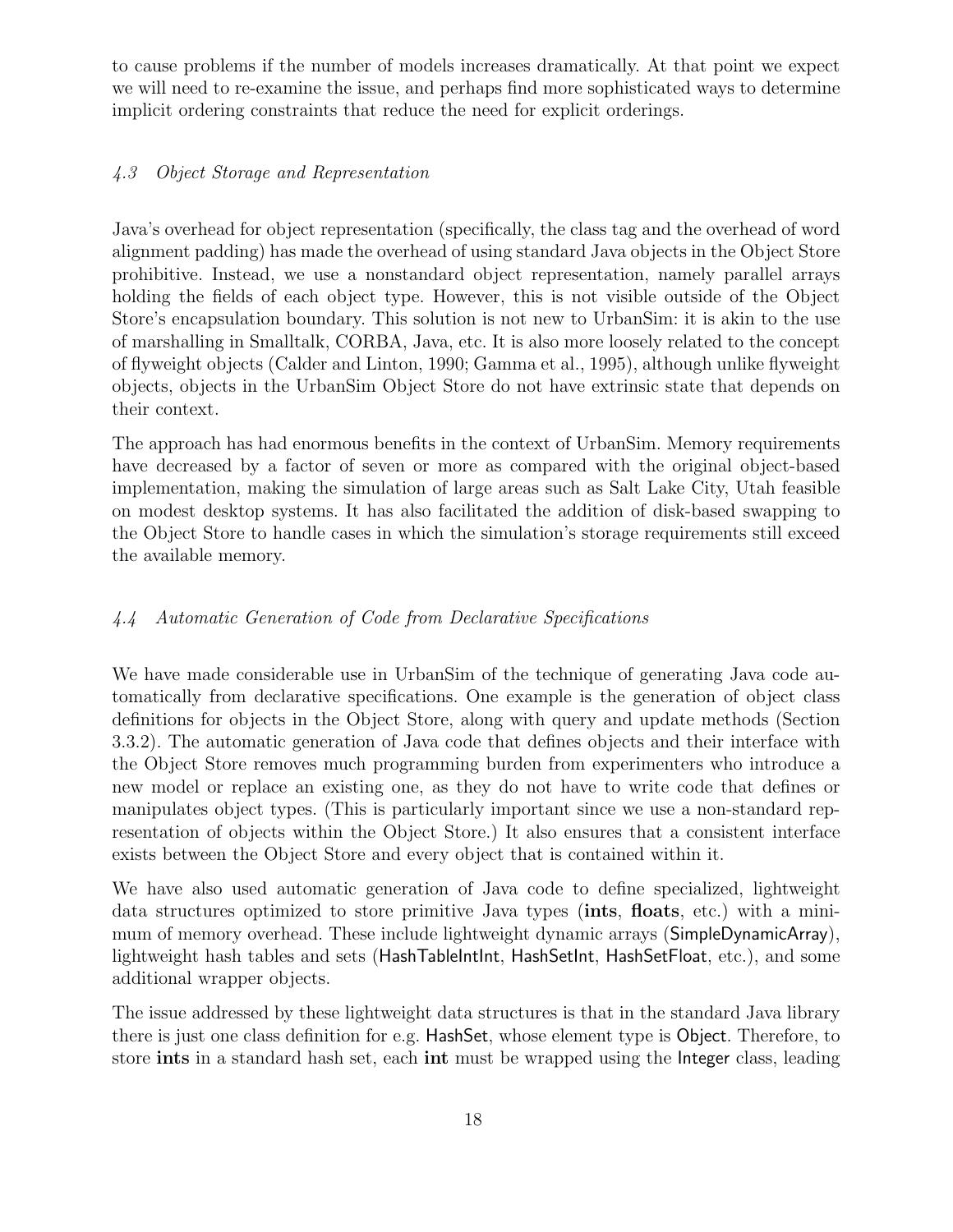to a considerable overhead in both space and time. Our automatically-generated HashSetInt class eliminates this overhead. If sufficiently powerful generic types were incorporated in future versions of Java, the need for these specialized lightweight data structures would be eliminated (or more precisely, they would be generated by the Java system itself rather than by us). Note that to be useful for our purposes, such a design must provide heterogeneous, not homogeneous, translation of generic types—homogeneous translation does not handle the space overhead problem. (In heterogenous translation, the compiler produces different versions of the code for each instantiated type; in homogeneous translation, just one version. For Java, homogeneous translation requires wrapping each primitive type, which adds a tremendous space penalty. Both varieties of translation are available in the Pizza extension to Java (Odersky and Wadler, 1997); GJ (Bracha et al., 1998) and NextGen (Cartwright and Steele Jr., 1998) provide only homogeneous translation.)

#### 4.5 Choice of Programming Language

UrbanSim is implemented in the Java programming language. Java has provided a solid environment for implementing a system of this kind, particular strengths being automatic storage management, static typing, a rich class library, and portability. While its execution speed is not comparable to  $C_{++}$ , current compiler technology (e.g., Just-In-Time compilation) has provided reasonable performance. Perhaps the biggest problem for us has been the overhead of object representation, which has required unorthodox object representations within the Object Store (Section 3.3).

Java provides many advantages over other programming languages that were considered. These advantages include:

- Object-oriented language, where we can use inheritance and subclassing to increase reusability of language-level objects and code we write;
- Automatic storage management, which helps improve software reliability by eliminating memory allocation and storage errors that can be difficult to find and fix in other environments;
- A rich collection of data structures and libraries, which improves productivity when writing code;
- Portability, so that we can run the UrbanSim model on a variety of platforms without needing to modify the source code;
- Performance, which is reasonably good due to the use of Just-In-Time (JIT) compilers, and is substantially better than interpreted languages.

We considered using one of the dedicated modeling languages or environments which are available, such as Stella, Swarm (Luna and Stefannson, 2000; Swarm Development Group, 2000), StarLogo (StarLogo Group, 2001), or the MIMOSE framework (Möhring, 1996). However, none of these met our requirements for portability, generality, and efficiency. We thus chose to implement a framework from scratch, enabling us to customize and optimize it for the specific domain and types of models we work with.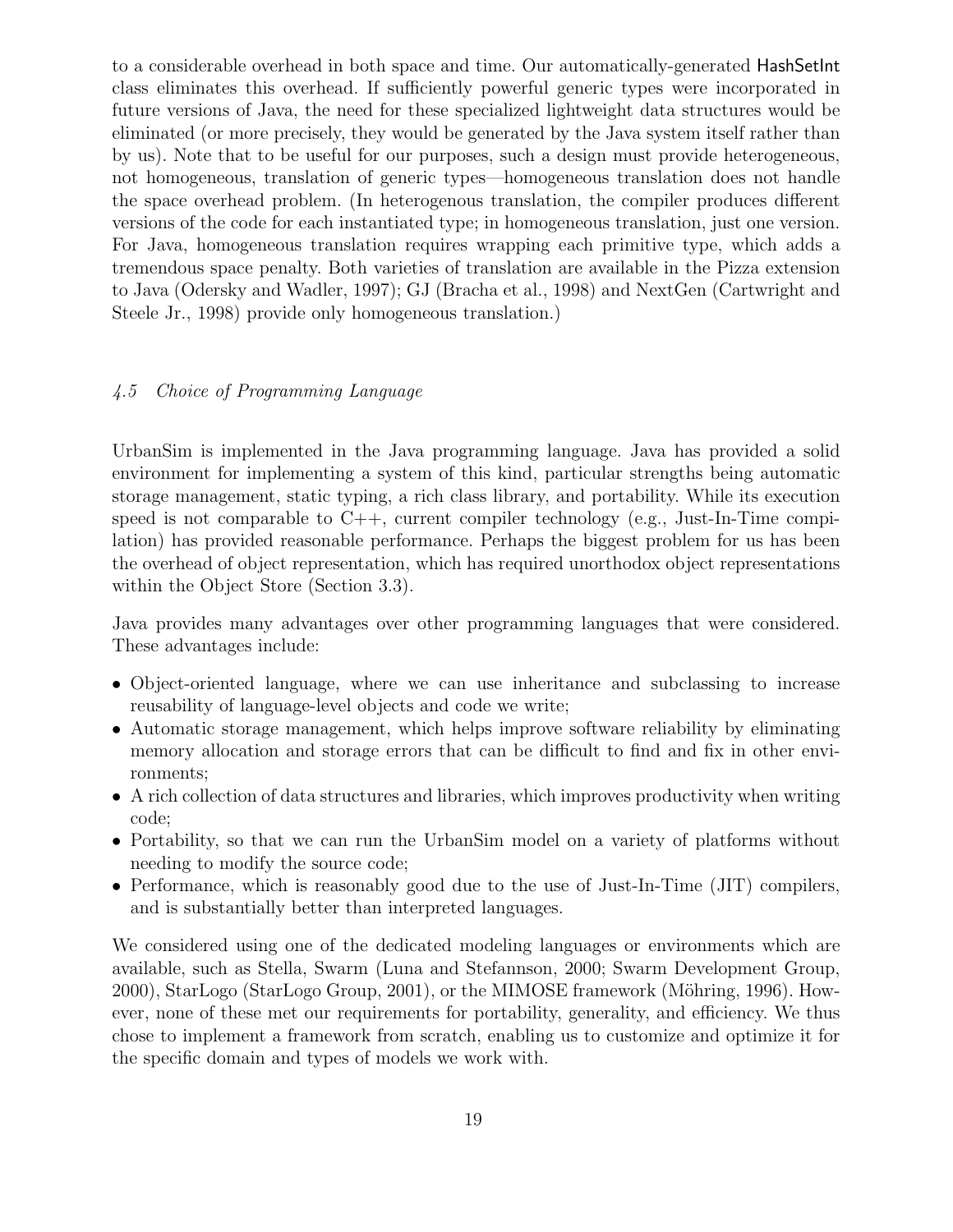The UrbanSim software is licensed under the GNU General Public License (GPL) from the Free Software Foundation. This license is well-known among software developers, and is used for such systems as the linux operating system and the emacs text editor. It is not so commonly used for software for urban modeling, but has some significant benefits. The license allows anyone who has the software to further distribute it, to change it, or to use parts of it in new programs. Further, it requires that any distribution of the system or of derivative works continue to be licensed under the GPL. The distribution must include the source code as well as the compiled object code, or make the source code easily available. (Please see the GPL itself (Free Software Foundation, 1991) for the precise terms of the license.)

The benefits of licensing UrbanSim under the GNU General Public License are that other researchers and practitioners can freely apply the software, as well as build on it and distribute those results as well. In contrast, a proprietary license would typically require the payment of fees, and might well not include the source code. Using the GPL license also has quite different implications from placing the source code in the public domain: if this were done, the version in the public domain would be freely available, but someone else could produce a derivative work (perhaps involving changes to a relatively small percentage of the system), and then place this derivative work under a restrictive, proprietary license.

The original implementation work on the software architecture described in this paper was done by a single programmer (the first author). Subsequently, however, portions of the infrastructure and many of the models have been modified or created by others. We use the Concurrent Versions System (CVS) (Cederqvist, 2000) as a means of coordinating and integrating programming work performed by the different programmers who work on this project. CVS maintains a central repository with the definitive copy of the source code. A programmer checks out a copy of the system, which can be freely modified on that programmer's personal disk directory. When the new version is ready, the programmer can then check it in to the repository. CVS keeps track of the different versions of the system, and watches for conflicting check-ins by different programmers, notifying them so that the differences can be resolved.

CVS is often used for Open Source development projects, since it is admirably suited to coordinating the work of programmers at geographically distributed locations. Another feature of CVS is that the developers can allow anyone read-only access to the repository, so that others can track the latest versions of the software. We have not yet used these features, but plan to in the near future as a way of coordinating work with a Metropolitan Planning Organization that will be applying UrbanSim to that region.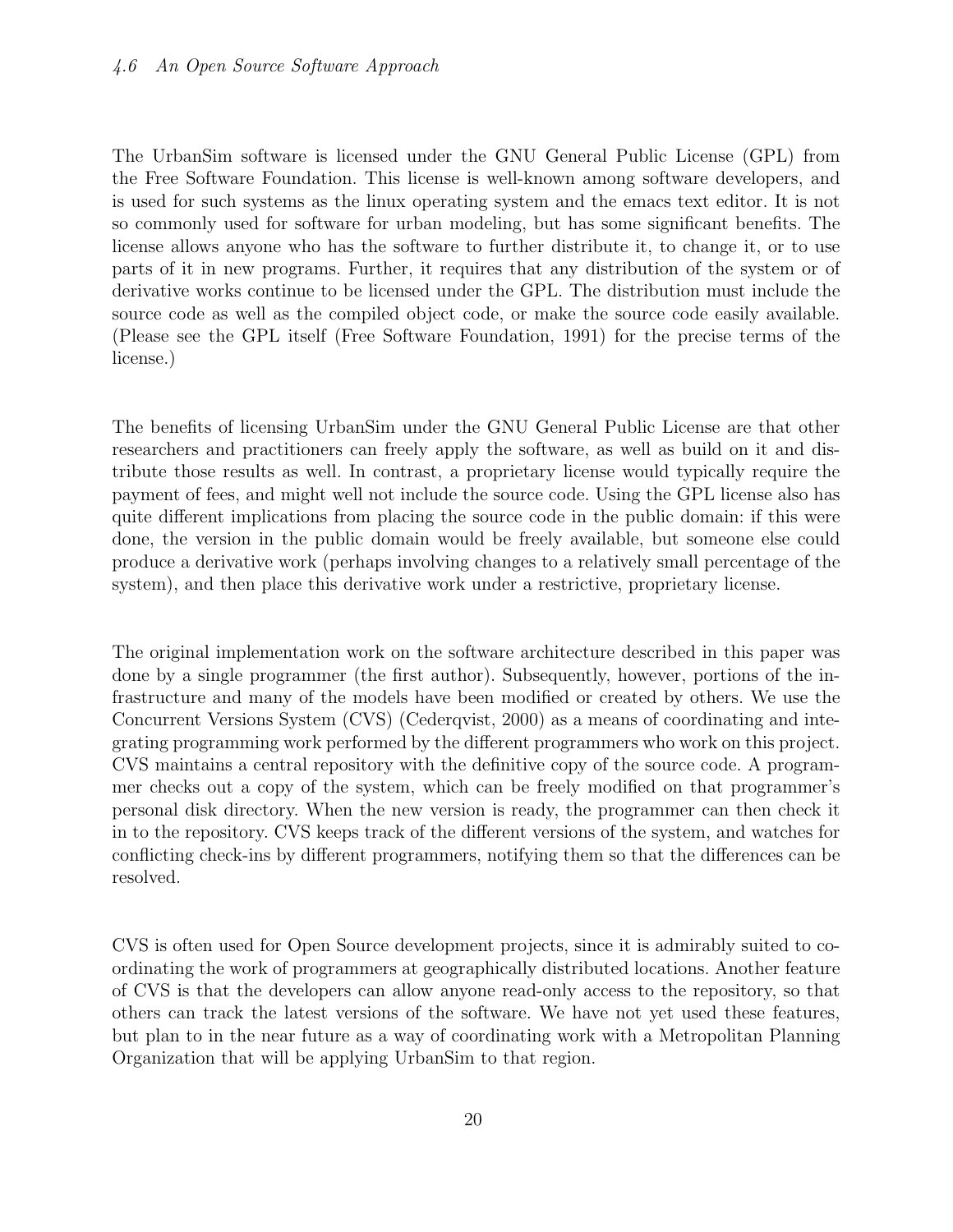## 5 Conclusion

UrbanSim is both a vehicle for research on modeling urban systems and a practical system that has been used in planning work in several U.S. cities. The software uses a modular architecture that allows models to be written as independently as possible, and that provides for a clean separation between the models and the data on which they operate. This has supported extensive experimentation with alternate modeling techniques, and also supported implementing a system that is much more disaggregate and responsive to policy considerations than others of its kind. The primary software lesson learned from this work has been the value of moving as much of the complex functionality out of the individual models and into the supporting infrastructure as possible; specific techniques for achieving this include implicit invocation, efficient object representation in an encapsulated object store, and extensive use of automatic generation of code from declarative specifications.

## Acknowledgments

Thanks to Nathan Freier for comments on this paper. Many people have contributed to UrbanSim. We would particularly like to thank Michael Becke and Nathan Freier for work on the software, as well as A.J. Brush, David Chang, Matthew Dockrey, Leo Lai, Dorian Miller, and Denise Pinnel. Thanks to Gudmundur Ulfarsson, Kevin Krizek, John Carruthers and Robert Willis for work on data analysis and model calibration. This research has been funded in part by National Science Foundation Grant Nos. CMS-9818378 and IIS-9975990, and in part by the University of Washington PRISM project.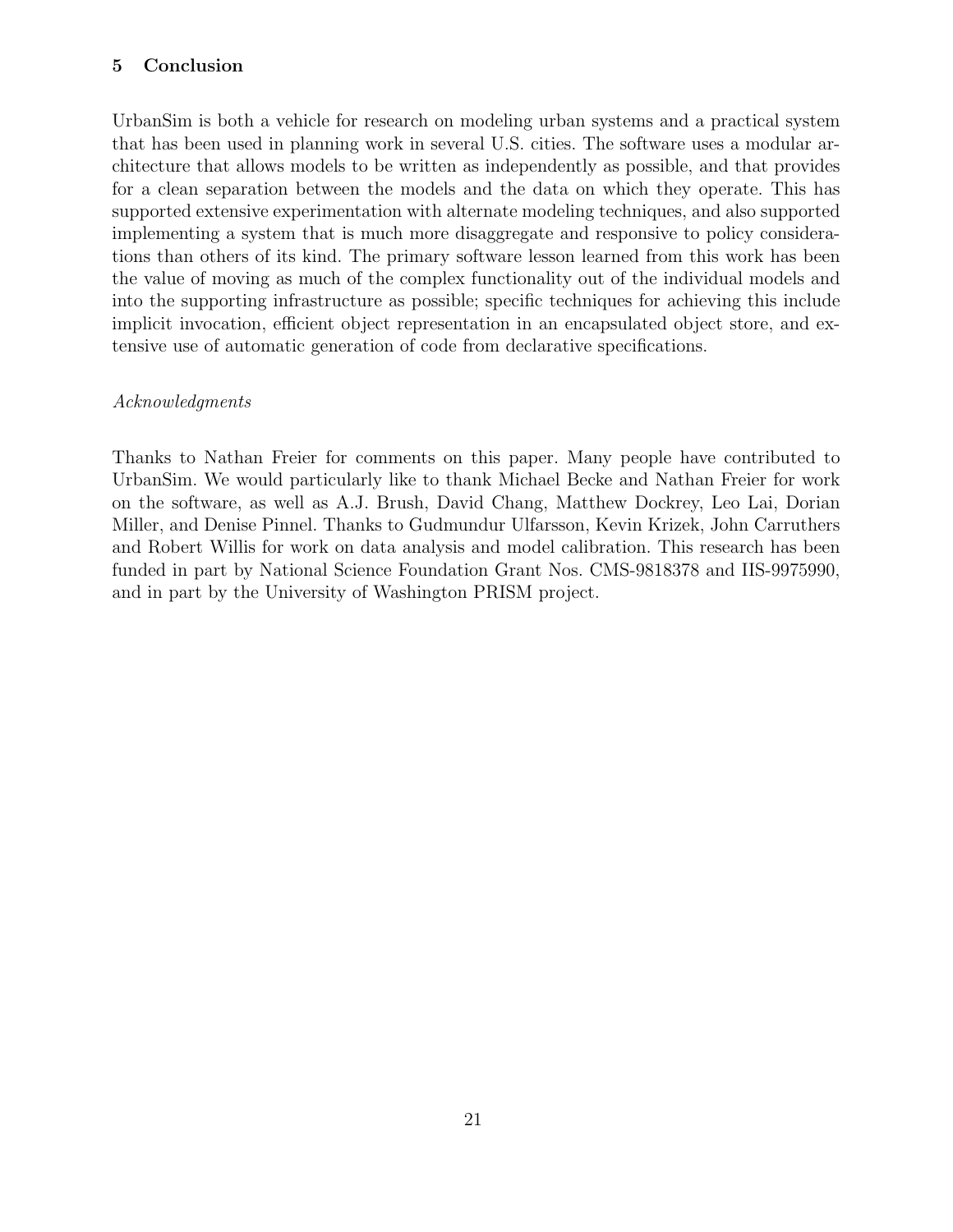#### References

- Alberti, M., 1999. Modeling the urban ecosystem: A conceptual framework. Environment and Planning B 26, 605–630.
- Anas, A., 1994. METROSIM: A Unified Economic Model of Transportation and Land-Use. Alex Anas & Associates, Williamsville, NY.
- Barrett, D., Clarke, L., Tarr, P., Wise, A., Oct. 1996. A framework for event-based software integration. ACM Transactions on Software Engineering and Methodology 5 (4), 378–421.
- Batty, M., 1998. Urban evolution on the desktop: Simulation with the use of extended cellular automata. Environment and Planning A 30, 1943–1967.
- Batty, M., 1999. Modelling urban dynamics through GIS-based cellular automata. Computers Environment and Urban Systems 23, 205–233.
- Batty, M., Jiang, B., Apr. 1999. Multi-agent simulation: New approaches to exploring spacetime dynamics within GIS. Tech. Rep. 10, Centre for Advanced Spatial Analysis, University College London.
- Bracha, G., Odersky, M., Stoutamire, D., Wadler, P., 1998. Making the future safe for the past: Adding genericity to the Java programming language. In: Proceedings of the ACM Conference on Object-Oriented Programming, Systems, Languages, and Applications. pp. 183–200.
- Brookings Institution, 2000. Sugarscape home page. Web page: http://www.brook.edu/ sugarscape.
- Calder, P., Linton, M., 1990. Glyphs: Flyweight objects for user interfaces. In: Proceedings of the ACM Symposium on User Interface Software Technology. pp. 92–101.
- Cartwright, R., Steele Jr., G. L., 1998. Compatible genericity with run-time types for the Java programming language. In: Proceedings of the ACM Conference on Object-Oriented Programming, Systems, Languages, and Applications. pp. 183–200.
- Carzaniga, A., Di Nitto, E., Rosenblum, D., Wolf, A., Nov. 1998. Issues in supporting eventbased architectural styles. In: Proceedings of the Third International Software Architecture Workshop.
- Cederqvist, P., 2000. Version Management with CVS. iUniverse.com.
- Clarke, K. C., Hoppen, S., Gaydos, L., 1997. A self-modifying cellular automaton model of historical urbanization in the San Francisco Bay Area. Environment and Planning B: Planning & Design 24, 247–261.
- Cohen, D., 1989. Compiling complex transition database triggers. In: Proceedings of ACM SIGMOD. Portland OR, pp. 225–234.
- de la Barra, T., 1995. Integrated Land Use and Transportation Modeling: Decision Chains and Hierarchies. Cambridge University Press.
- Dowlatabadi, H., 1995. Integrated assessment models of climate change: An incomplete overview. Energy Policy 23 (4/5), 289–296.
- Dowling, R., Ireson, R., Skabardonis, A., Gillen, D., Stopher, P., Horowitz, A., Bowman, J., Deakin, E., Dulla, R., Oct. 2000. Predicting short-term and long-term air quality effects of traffic-flow improvement projects: Interim report and Phase II work plan. Tech. Rep. 25-21, National Cooperative Highway Research Program, Transportation Research Board, National Research Council.
- Echenique, M., Flowerdew, A., Hunt, J., Mayo, T., Skidmore, I., Simmonds, D., 1990. The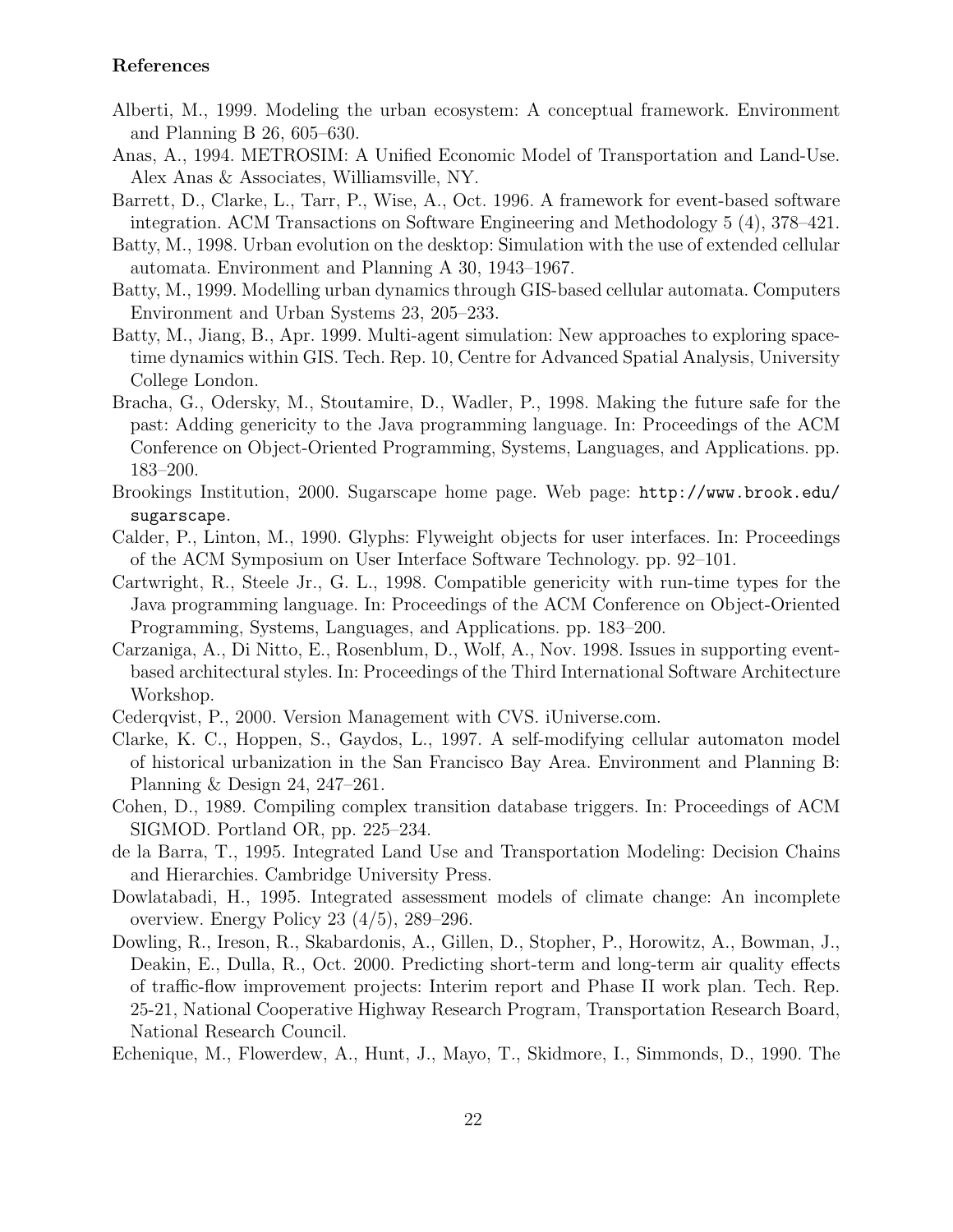MEPLAN models of Bilbao, Leeds and Dortmund. Transport Reviews 10 (4), 309–322.

- Environmental Protection Agency, 2000. Projecting land-use change: A summary of models for assessing the effects of community growth and change on land-use patterns. Tech. Rep. EPA-600-R-00-098, U.S. Environmental Protection Agency, Office of Research and Development, Cincinnati, OH., 260 pp.
- Epstein, J. M., Axtell, R. L., 1996. Growing Artificial Societies: Social Science from the Bottom Up. Brookings Institution Press & MIT Press, Washington, D.C.
- Forrester, J., 1971. World Dynamics. MIT Press, Cambridge, MA.
- Free Software Foundation, 1991. GNU general public license, version 2. Web page: http: //www.gnu.org/copyleft/gpl.html.
- Gamma, E., Helm, R., Johnson, R., Vlissides, J., 1995. Design Patterns: Elements of Reusable Object-Oriented Software. Addison-Wesley.
- Garlan, D., Notkin, D., 1991. Formalizing design spaces: Implicit invocation mechanisms. In: Proceedings of VDM Europe. pp. 31–44.
- Garland, D., Shaw, M., 1993. An introduction to software architecture. In: Advances in Software and Knowledge Engineering. Vol. 2. World Scientific Publishing Company.
- Garret, M., Wachs, M. (Eds.), 1996. Transportation Planning on Trial: The Clean Air Act and Travel Forecasting. Sage Publications, Thousand Oaks, CA.
- Isard, W., 1969. Some notes on the linkages of ecological and economic systems. Papers of the Regional Science Association 22, 85–96.
- Kain, J. F., Apgar, W. C., 1985. Housing and Neighborhood Dynamics: A Simulation Study. Harvard University Press, Cambridge, MA.
- Krasner, G., Pope, S., August/September 1988. A cookbook for using the model-viewcontroller user interface paradigm in Smalltalk-80. Journal of Object Oriented Programming 1 (3).
- Lee, D. B., 1973. Requiem for large-scale models. Journal of the American Institute of Planners 39, 163–178.
- Lee, D. B., 1994. Retrospective on large-scale urban models. Journal of the American Planning Association 60 (1), 35–40.
- Luna, F., Stefannson, B. (Eds.), 2000. Economic Simulations in Swarm: Agent-Based Modelling and Object-Oriented Programming. Kluwer Academic Publishers.
- Martinez, F., 1992. The bid-choice land use model: an integrated economic framework. Environment and Planning A 24, 871–885.
- McFadden, D., 1973. Conditional logit analysis of qualitative choice behavior. In: Zarembka, P. (Ed.), Frontiers in Econometrics. Academic Press, New York, pp. 105–142.
- McFadden, D., Jul. 2000. Disaggregate behavioral travel demand's RUM side: A 30-year retrospective. In: Proceedings of the 9th International Association for Travel Behavior (IATBR) Conference. Gold Coast, Queensland, Australia.
- Meadows, D., Richardson, J., Bruckmann, G., 1982. Groping in the Dark: The First Decade of Global Modeling. John Wiley & Sons, New York.
- Miller, E., Kriger, D., Hunt, J., 1999. Integrated urban models for simulation of transit and land use policies. Final Report, Project H-12. TCRP Web Document 9, Transit Cooperative Highway Research Project, National Academy of Sciences: Washington, DC. http://books.nap.edu/books/tcr009/html.
- Möhring, M., 1996. Social science multilevel simulation with MIMOSE. In: Troizsch, K. G.,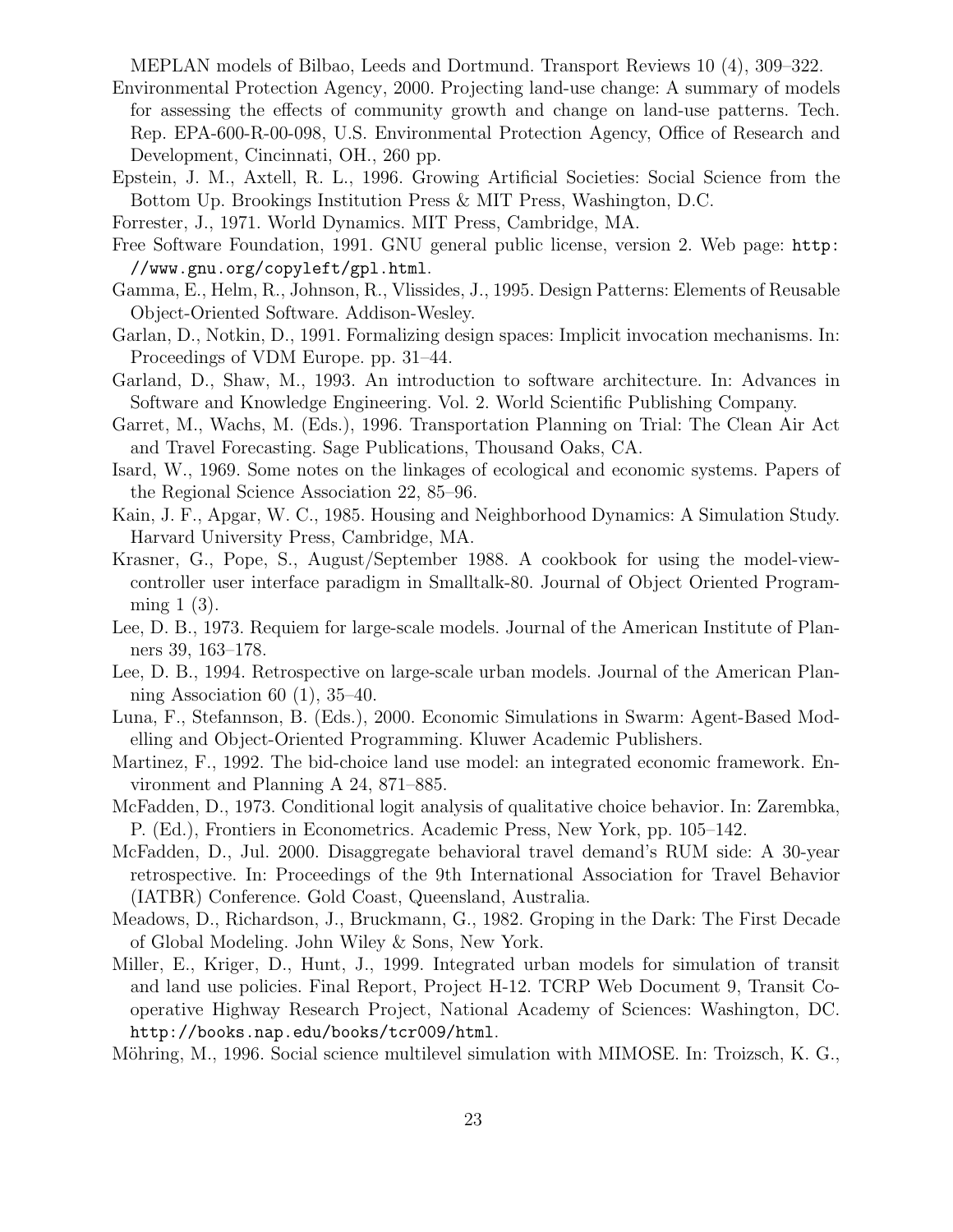et al. (Eds.), Social Science Microsimulation. Springer, Berlin, pp. 282–306.

- Nagel, K., Beckman, R., Barrett, C., 1999. TRANSIMS for urban planning. Tech. Rep. LA-UR 98-4389, Los Alamos National Laboratory.
- Odersky, M., Wadler, P., 1997. Pizza into Java: Translating theory into practice. In: Proceedings of the 24th ACM SIGPLAN-SIGACT Symposium on Principles of Programming Languages. pp. 146–159.
- Odum, H., 1983. Systems Ecology: An Introduction. John Wiley & Sons, New York.
- O'Sullivan, D., Torrens, P., 2000. Cellular models of urban systems. In: Theoretical and Practical Issues on Cellular Automata: Proceedings of the Fourth International Conference on Cellular Automata for Research and Industry (ACRI 2000). Springer-Verlag.
- Parson, E. A., Fisher-Vanden, K., 1995. Searching for integrated assessment: A preliminary investigation of methods and projects in the integrated assessment of global climatic change. CIESEN-Harvard Commission on Global Environmental Change Information Policy.
- Parsons Brinckerhoff Quade and Douglas, 1998. Land use impacts of transportation: A guidebook. Transportation Research Board, National Research Council.
- Pinnel, L. D., Dockrey, M., Brush, A. B., Borning, A., May 2000. Design of visualizations for urban modelling. In: Proceedings of VISSYM '00 — Joint Eurographics - IEEE TCVG Symposium on Visualization. Amsterdam.
- Pryor, R. J., Basu, N., Quint, T., Feb. 1996. Development of Aspen: A microanalytic simulation model of the U.S. economy. Tech. Rep. SAND96-0434, Sandia National Laboratories.
- Putman, S., 1983. Integrated Urban Models: Policy Analysis of Transportation and Land Use. Pion, London.
- Reiss, S., 1994. FIELD: A Friendly Integrated Environment for Learning and Development. Kluwer.
- Rotmans, J., Dowlatabadi, H., Filar, J., Parson, E., 1995. Integrated assessment of climate change: Evaluation of methods and strategies. In: Battelle Institute (Ed.), Human Choices and Climate Change: A State of the Art Report. Battelle Pacific Northwest Laboratory, Washington D.C.
- Sandia National Laboratories, 2000. Aspen: A smart, agent-based economics simulation model. Web page: http://www-aspen.cs.sandia.gov.
- Southworth, F., 1995. A technical review of urban land use-transportation models as tools for evaluating vehicle reduction strategies. U.S. Department of Energy.
- StarLogo Group, 2001. StarLogo on the web. Web page: http://el.www.media.mit.edu/ groups/el/Projects/starlogo/.
- Stefik, M., Bobrow, D., Kahn, K., Jan. 1986. Integrating access-oriented programming into a multiparadigm environment. Software .
- Sullivan, K., Kalet, I., Notkin, D., Aug. 1996. Mediators in a radiation treatment planning environment. IEEE Transactions on Software Engineering 22 (8).
- Sullivan, K., Notkin, D., 1992. Reconciling environment integration and software evolution. ACM Transactions on Software Engineering and Methodology 1 (3), 229–268.
- Swarm Development Group, 2000. Web page: http://www.swarm.org.
- Voinov, A., Costanza, R., Wainger, L., Boumans, R., Villa, F., Maxwell, T., Voinov, H., 1999. Patuxent landscape model: Integrated ecological economic modeling of a watershed. Environmental Modelling and Software Journal 14 (5), 473–491.